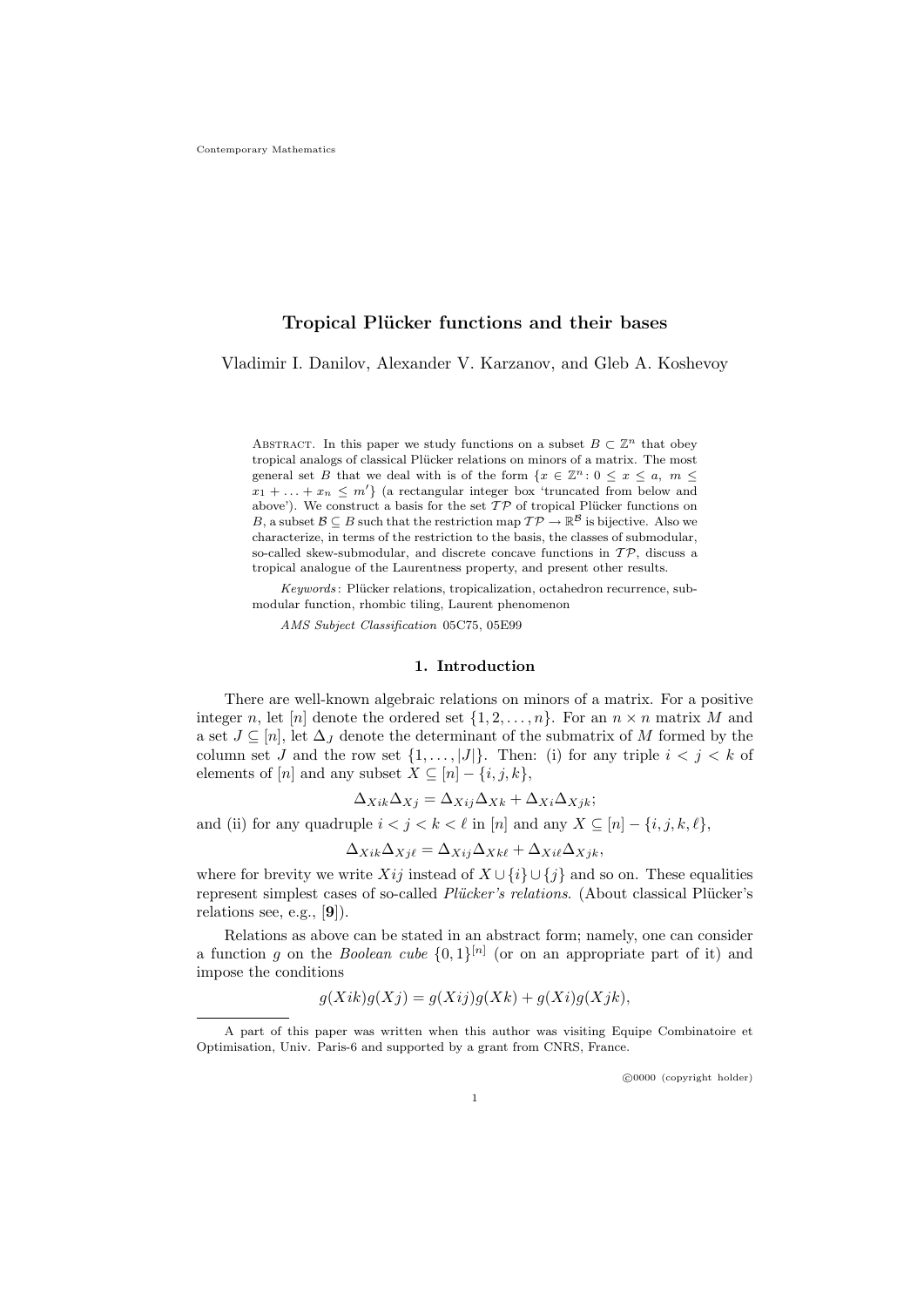and/or

$$
g(Xik)g(Xjl) = g(Xij)g(Xk\ell) + g(Xil)g(Xjk),
$$

for X, i, j, k,  $\ell$  as above (identifying a subset of [n] with the corresponding (0,1)vector). Such a function is said to be an *algebraic Plücker function*, or an  $AP$ function.

Tropical analogs of these relations appear when multiplication is replaced by addition and addition is replaced by taking maximum; they are viewed as

(1) 
$$
f(Xik) + f(Xj) = \max\{f(Xij) + f(Xk), f(Xi) + f(Xjk)\},
$$

and

(2) 
$$
f(Xik) + f(Xjl) = \max\{f(Xij) + f(Xk\ell), f(Xil) + f(Xjk)\},
$$

(see, e.g.,  $[1, \text{Sec. 2}]$ ), and a function f obeying (1) and (2) is said to be a *tropical* Plücker function, or a TP-function.

In this paper we do not restrict ourselves by merely the Boolean cube case. We will also deal with functions defined on more general sets, namely: truncated Boolean cubes (generalizing both Boolean cubes and hyper-simplexes), integer boxes, and truncated integer boxes, in which cases relations (1) and (2) are generalized in a natural way (the definitions will be given later).

Functions satisfying algebraic or tropical Plücker relations have been studied in literature. Such functions on Boolean cubes are considered by Berenstein, Fomin and Zelevinsky [1] in connection with the total positivity and Lusztig's canonical bases; see also [12]. Henriques [10] considers AP-functions on the set of integer solutions of the system  $0 \le x_i \le m-1, x_1 + \ldots + x_n = m$ , and refers to the work of Fock and Goncharov [7] for results on such functions. The tropical analogs of certain AP-functions form a subclass of polymatroidal concave functions, or M-functions, studied by Murota  $[16]$ ; see also  $[14]$ . Tropical Plücker functions in dimensions 3 and 4 are considered in [3, 13, 20] in connection with the so-called octahedron recurrence. (In fact, a general TP-function is related to a multi-dimensional analog of the octahedron recurrence.) An instance of Plücker relations is a relation on six lengths between four horocycles in the hyperbolic plane with distinct centers at infinity [17]. TP-functions on a hyper-simplex form a special case of so-called valuated matroids introduced by Dress and Wenzel [4].

Main results in this paper concern so-called bases of TP-functions. To explain this notion, consider two special cases: the Boolean cube  $C_n := 2^{[n]}$  and a hypersimplex  $\Delta_n^m := \{ S \subset [n] : |S| = m \}$ , where  $m \in \{1, ..., n-1\}$  (in a general case, a basis is defined in a similar way; a precise definition will be given later). Let  $\mathcal{TP}(C_n)$ and  $\mathcal{TP}(\Delta_n^m)$  denote the sets of TP-functions on  $C_n$  and  $\Delta_n^m$ , respectively.

**Definition.** For  $B = C_n$  or  $B = \Delta_n^m$ , a subset  $\mathcal{B} \subseteq B$  is called a TP-basis, or simply a basis, if the restriction map  $res: \mathcal{TP}(B) \to \mathbb{R}^B$  is a bijection. In other words, each TP-function on  $B$  is determined by its values on  $B$ , and moreover, values on  $\beta$  can be chosen arbitrarily.

Note that if  $\mathbb B$  is a basis, then the polyhedral conic complex  $\mathcal{TP}(B)$  is PLisomorphic to the vector space of dimension |B|. In particular, all bases have the same cardinality.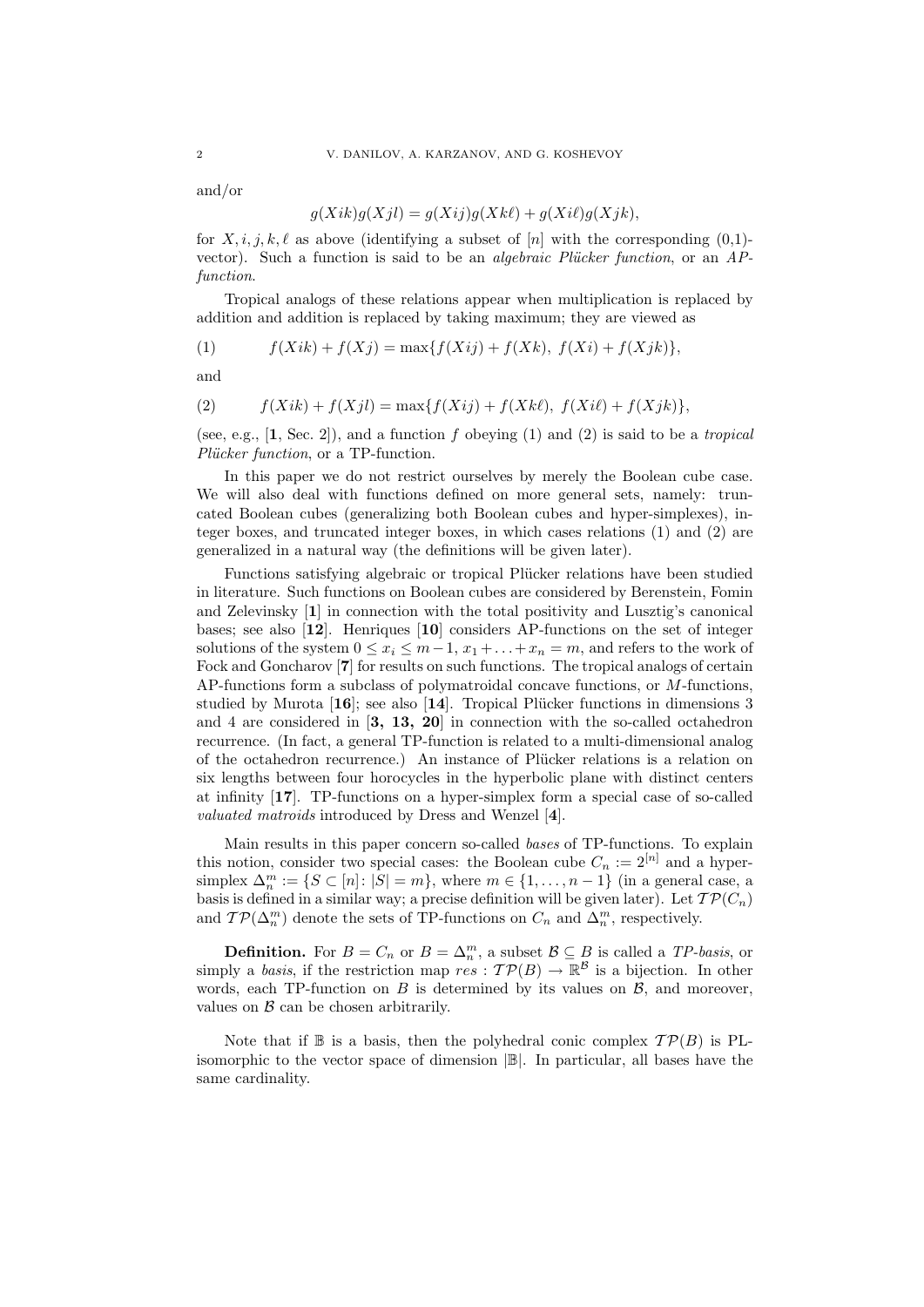In both cases TP-bases do exist. For the Boolean cube  $C_n$ , there is a basis of a quite simple form, namely, the set  $Int$  of intervals in  $[n]$  (so the dimension of  $\mathcal{TP}(C_n)$  is  $|Int| = \frac{n(n+1)}{2} + 1$ . For a hyper-simplex  $\Delta_m^n$ , instances of TP-bases are indicated in [18] (see also [19, 21]); one of them is the collection of all sets  $S \in \Delta_n^m$ that are representable as the union of two disjoint intervals  $I, I'$  such that  $I$  either is empty or contains the element 1.

(Note that an algebraic analog of the notion of bases for AP-functions has encountered in literature as well. A construction of such a basis was announced in [10] for the case of a 'simplicial slice'  $\{x \in \mathbb{Z}_{+}^{n} : \sum x_i = m\}$ , with a claim that it could be derived from results on cluster algebras in [7].)

Our main theorem in this paper (Theorem 1) exhibits a TP-basis for a truncated integer box, the most general case of our study. This basis is obtained as a natural generalization of the above-mentioned bases for  $C_n$  and  $\Delta_n^m$ ; we call it the *standard* basis.

The proof of Theorem 1 uses only combinatorial tools, and a central role in it is played by a certain flow model, which goes back to a method of constructing TP-functions on the Boolean cube in [1]. This model generates any TP-function f by use of maximum weight flows on a certain weighted digraph. As a by-product, for each set  $S \subseteq [n]$ , the flow model enables us to represent the value  $f(S)$  as a piece-wise linear convex function

$$
f(S) = \max_{F} \left( \sum_{I \in Int} \alpha_{F,I} f(I) \right),
$$

where  $F$  runs over the flows concerning  $S$ . (Here for simplicity we consider the Boolean cube case.) Moreover, the coefficients  $\alpha_{F,I}$  belong to  $\{-1,0,1,2\}$ . This can be regarded as a tropical analogue of the so-called Laurent phenomenon (for the algebraic or tropical Laurent phenomenon under the octahedron or cube recurrences, see [8, 11, 20]).

In the integer box case, the standard basis, as well as many other (but not all) ones, can be associated with rhombus tilings of the regular  $2n$ -gone, giving a nice visualization of the basis. (For various aspects of rhombus tilings, see, e.g., [5, **6, 11**.) For an illustration, let us consider the cube  $\{0,1\}^3$ . The standard basis B consists of seven intervals, which can be denoted as  $\emptyset$ , 1, 2, 3, 12, 23, 123. There is only one basis  $\mathcal{B}'$  different from  $\mathcal{B}$ ; it is obtained from  $\mathcal{B}$  by the replacement (*mutation*)  $2 \rightarrow 13$ . The cube and the rhombus tilings for  $\beta$  and  $\beta'$  are drawn in the picture:

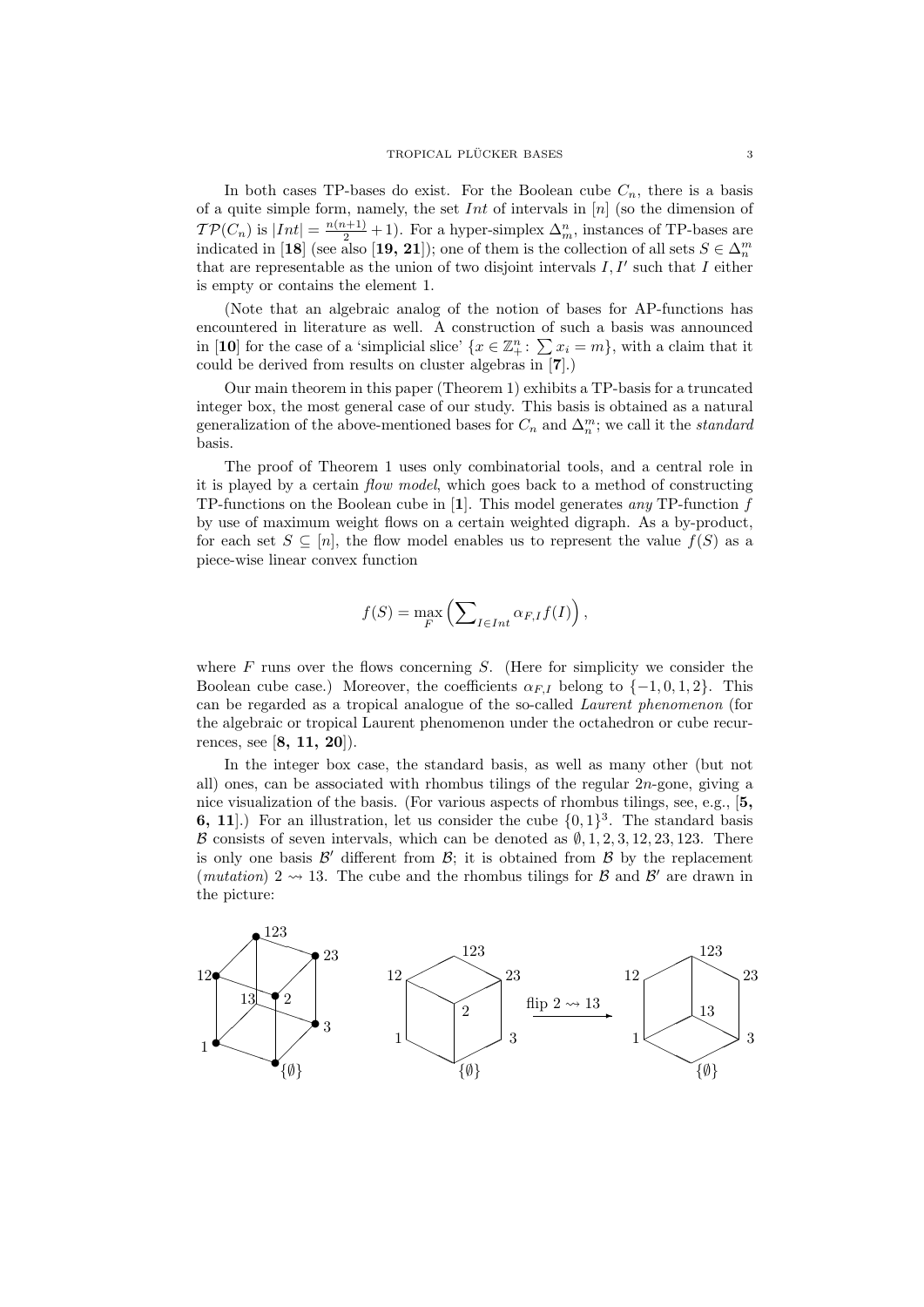The last group of our results concerns characterizations of special classes of TPfunctions. Using the correspondence between certain bases and rhombus tilings, we study the classes of *submodular* and *skew-submodular* TP-functions f on a box  ${x \in \mathbb{Z}^n : 0 \leq x \leq a}$ , which means that f satisfies the inequalities of the form

$$
f(x + 1_i) + f(x + 1_j) \ge f(x) + f(x + 1_i + 1_j)
$$

in the former case, and of the form

$$
f(x + 1_i + 1_j) + f(x + 1_j) \ge f(x + 1_i) + f(x + 2 \cdot 1_j)
$$

in the latter case, where  $1<sub>q</sub>$  denotes q-th unit base vector in  $\mathbb{Z}^n$ . It turns out that each class admits a characterization in terms of the restriction of  $f$  to the standard basis. More precisely, we show that, for a TP-function  $f$ , the above submodular (skew-submodular) inequalities are propagated by the TP3-recurrence, starting from such inequalities within the standard basis.

The paper is organized as follows. In Section 2 we give necessary definitions and preliminary facts about TP-functions on boxes and truncated boxes. The main Theorem 1 is formulated in Section 3. Its proof is long enough and is lasted throughout this section, Section 4 and the Appendix. The proof of injectivity in the theorem and a reduction of truncated boxes to boxes are given in Section 3, while Section 4 introduces the flow model and proves the surjectivity (with one assertion postponed to the Appendix). The Laurent phenomenon for TP-functions is discussed in Section 5. Relations between bases and rhombus tilings are explained in Section 6. Sections 7, 8 and 9 are devoted, respectively, to submodular, skewsubmodular and discrete concave TP-functions.

It should be noted that some steps in the proof of Theorem 1 in this paper are alternative to those contained in the preliminary version [2], in which also additional results on rhombus tilings are presented.

## 2. Definition and properties of TP-functions

We start with extending the notion of a tropical Plücker function to sets of integer vectors.

**Definition.** A function  $f: D \to \mathbb{R}$  defined on a subset  $D \subset \mathbb{Z}^n$  is said to be a TP-function if it satisfies the following TP3- and TP4-relations.

The TP3-relation has the form

(3) 
$$
f(x+1_i+1_k) + f(x+1_j) =
$$

$$
\max\{f(x+1_i+1_j) + f(x+1_k), f(x+1_j+1_k) + f(x+1_i)\}\
$$

for any x and  $1 \leq i < j < k \leq n$ . As before,  $1_q$  denotes q-th unit base vector in  $\mathbb{Z}^n$ . The TP4-relations have the form

(4) 
$$
f(x+1_i+1_k) + f(x+1_j+1_\ell) =
$$

$$
\max\{f(x+1_i+1_j) + f(x+1_k+1_\ell), f(x+1_i+1_\ell) + f(x+1_j+1_k)\}
$$

for any x and  $1 \leq i \leq j \leq k \leq \ell \leq n$ . Everywhere in the above we assume that all six vectors occurring in these relations belong to D.

**Remark 1.** Instead of  $\mathbb{R}$  in the definition, one can consider an arbitrary latticeordered Abelian group  $\mathcal{R}$ , e.g., the group  $\mathbb{R}^S$  for a set S. All subsequent results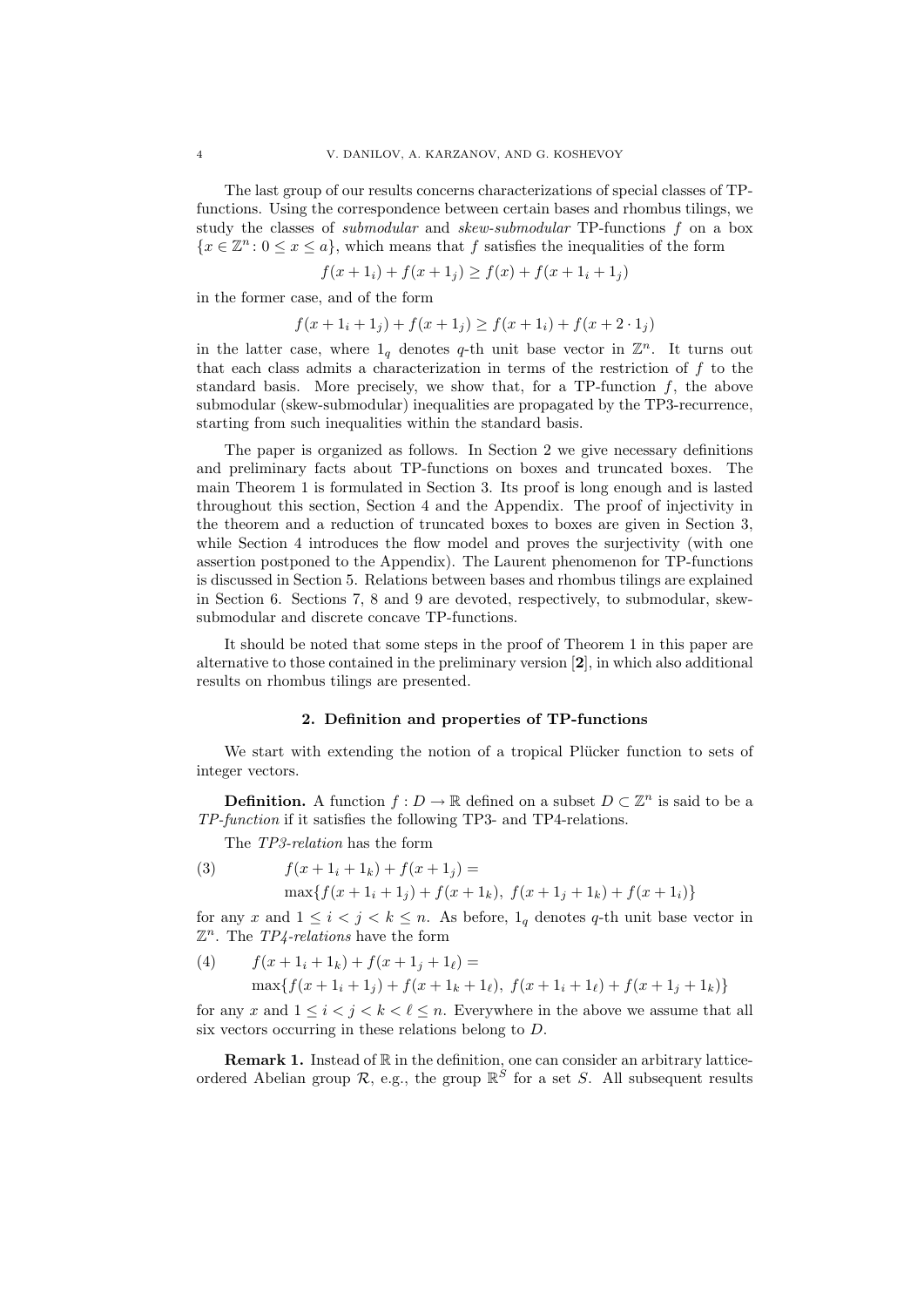remain true for this more general setting. However, for simplicity, we will work with real-valued functions only.

**Example.** A function f on  $\mathbb{Z}^n$  is said to be quasi-separable if it is representable as  $\varphi_1(x_1) + \ldots + \varphi_n(x_n) + \varphi_0(x_1 + \ldots + x_n)$ , where  $\varphi_0, \varphi_1, \ldots, \varphi_n$  are arbitrary functions in one variable. Clearly any quasi-separable function is a TP-function. Moreover, addition of any quasi-separable function to a TP-function maintains the TP-relations.

In what follows we assume that the domain  $D$  in the above definition of a TP-function is a so-called truncated box, defined as follows.

For an *n*-tuple  $a = (a_1, \ldots, a_n)$  of integers, we refer to  $|a| := a_1 + \ldots + a_n$  as the size of a. Let a' and a'' be two n-tuples a' with  $a' \le a''$ . The box  $B(a', a'')$  consists of the integer vectors  $x = (x_1, \ldots, x_n)$  satisfying the box constraints  $a'_i \leq x_i \leq a''_i$ for all  $i \in [n]$ . Given integers m' and m'' with  $m' \leq m''$ , by the truncated box  $B_{m'}^{m''}(a',a'')$  we mean the subset of vectors  $x \in B(a',a'')$  such that  $m' \leq |x| \leq m''$ . The number  $m'' - m'$  is regarded as the *width* of the truncated box. For  $m' \le m \le$  $m''$ , the m-th *layer* of  $B_{m'}^{m''}(a', a'')$  is formed by the vectors of the size m.

If  $s \in \mathbb{Z}^n$  then the shift  $B_{m'}^{m''}(a', a'') + s$  is a truncated box as well. By this reason, we usually assume that  $a' = 0$ , denote  $a''$  simply as a, and write  $B(a)$ instead of  $B(0, a)$ . Note that the Boolean cube  $2^{[n]}$  is just the box  $B(1)$ , where  $\mathbf{1} = 1^n$  is the all-unit vector.

We also usually assume, w.l.o.g., that all  $a_i$  are strictly positive. For if  $a_i = 0$ , then the variable  $i$  is redundant and can be excluded.

One more observation is useful. For a truncated box  $B = B_{m'}^{m''}(a', a'')$ , we can form the reflected box  $B^* = B^{-m'}_{-m''}(-a'', -a')$ . For a TP-function f on B, take the reflected function  $f^*$  on  $B^*$ , defined by the relations  $f^*(x) = f(-x)$ . Then  $f^*$  is a TP-function as well.

Three special cases will be important to us. When  $a$  is all-unit, we obtain the truncated Boolean cube  $B_m^{m'}(1)$ . When  $m = m'$ , we obtain a truncated box  $B_m^m(a)$ with zero width; it is called a *slice*. When, in addition,  $a = 1$ , the slice turns into the *hyper-simplex*  $\{S \subseteq [n]: |S| = m\}.$ 

The set of TP-functions on a truncated box B is denoted by  $\mathcal{TP}(B)$ . This is a cone in the space  $\mathbb{R}^B$  of all functions on B, containing a large lineal formed by the quasi-separable functions.

To illustrate, let us consider the simplest nontrivial hyper-simplex  $B_2^2(1,1,1,1)$ . It consists of six two-element subsets in  $\{1, 2, 3, 4\}$ , which may be denoted as 12, 13, 14, 23, 24, 34. By adding an appropriate quasi-separable function, we can assume that a TP-function is equal to 0 at the points 12,13,14 and 24. Then the unique TP4-relation takes the form  $\max\{f(23), f(34)\} = 0$ . That is, modulo the lineal, the cone of TP-functions is represented as the union of two rays in  $\mathbb{R}^2$ , namely,  $\mathbb{R}_-\times\{0\}$  and  $\{0\}\times\mathbb{R}_-$ . In particular, the cone is piecewise-linear-morphic to  $\mathbb{R}^5$ . As we shall see, the latter property holds in a general case: the set  $\mathcal{TP}(B)$  is a polyhedral cone PL-morphic to a vector space.

Next we discuss an interrelation between TP3- and TP4-relations. Each TP4 relation concerns vectors of the same layer, while each TP3-one 'connects' vectors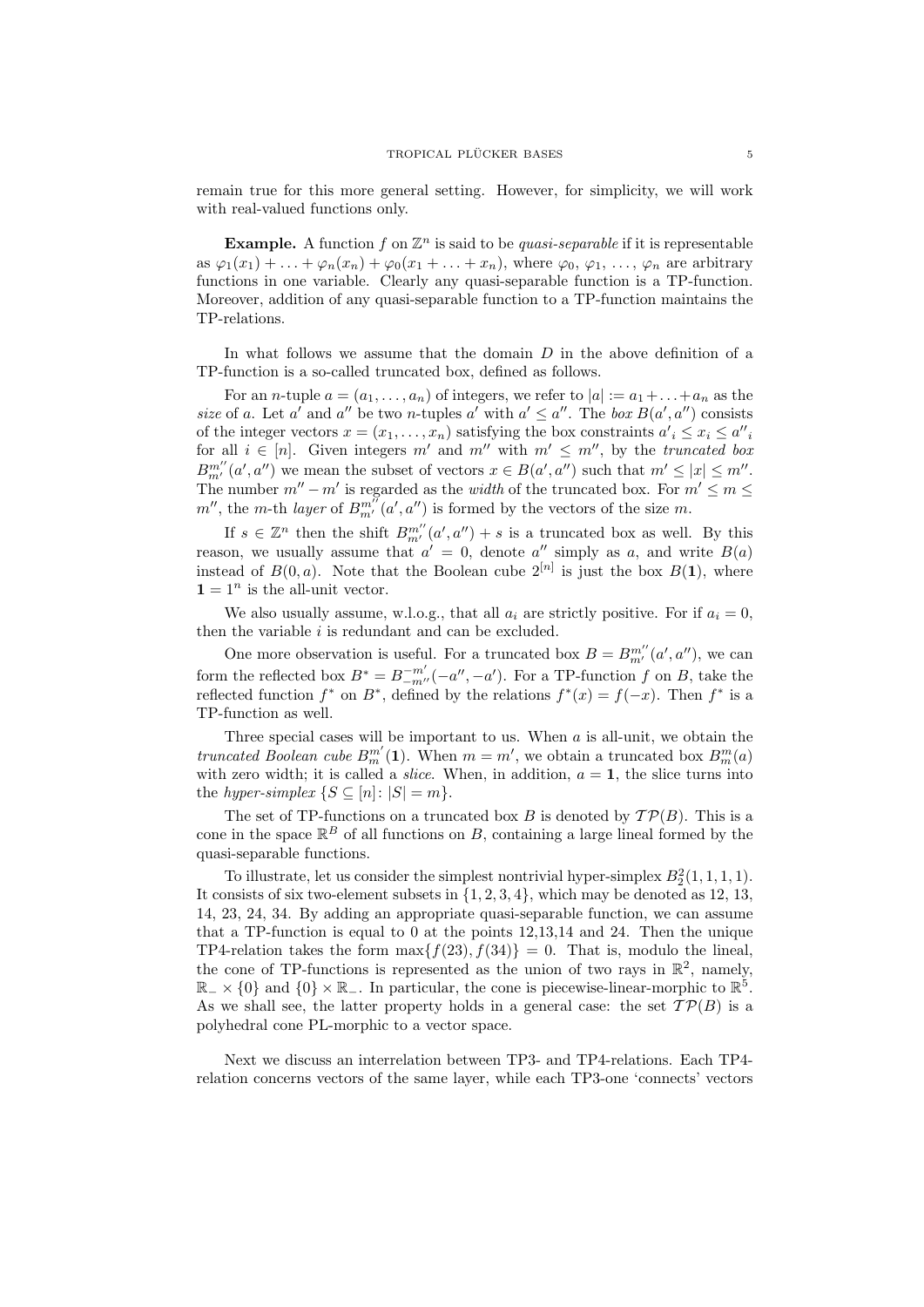of two neighboring layers. We assert that the TP4-relations are consequences of TP3-relations provided that the width of the truncated box is nonzero.

**Proposition 1.** Let f be a function on a truncated box  $B = B_m^{m'}(a)$  and  $m < m'$ . Suppose f satisfies all TP3-conditions on B. Then f satisfies the TP4conditions as well.

PROOF. First we show validity of (4) for a cortege  $(x; i, j, k, \ell)$  with  $m < |x| +$  $2 \leq m'$ . We are going to deal with only vectors of the form  $x + 1_{i'}$  or  $x + 1_{i'} + 1_{j'}$ , where  $i', j' \in \{i, j, k, \ell\}$   $(i' \neq j')$ . For this reason and to simplify notation, one may assume, w.l.o.g., that  $x = 0$  and  $(i, j, k, \ell) = (1, 2, 3, 4)$  (in which case we, in fact, deal with the truncated Boolean cube  $\{S \subset [4]: 1 \leq |S| \leq 2\}$ . So we have to prove that

(5) 
$$
f(13) + f(24) = \max\{f(12) + f(34), f(14) + f(23)\}\
$$

(where for brevity qr stands for  $1_q + 1_r$ ).

We use the following three TP3-relations for  $f$ :

(6) 
$$
f(24) + f(3) = \max\{f(2) + f(34), f(4) + f(23)\};
$$

(7) 
$$
f(13) + f(2) = \max\{f(1) + f(23), f(3) + f(12)\};
$$

(8)  $f(14) + f(2) = \max\{f(1) + f(24), f(4) + f(12)\}.$ 

Adding  $f(12)$  to both sides of (6) gives

 $f(24) + f(3) + f(12) = \max\{f(2) + f(34) + f(12), f(4) + f(23) + f(12)\}.$ 

If in each side of this relation we take the maximum of the expression there and  $f(1) + f(23) + f(24)$ , we obtain

$$
\max\{f(24) + f(3) + f(12), f(1) + f(23) + f(24)\}
$$
  
= 
$$
\max\{f(2) + f(34) + f(12), f(4) + f(23) + f(12), f(1) + f(23) + f(24)\}.
$$

This can be re-written as

$$
\max\{f(3) + f(12), f(1) + f(23)\} + f(24)
$$
  
= 
$$
\max\{f(2) + f(34) + f(12), \max\{f(4) + f(12), f(1) + f(24)\} + f(23)\}.
$$

The maximum in the left hand side is equal to  $f(13) + f(2)$ , by (7), and the interior maximum in the right hand side is equal to  $f(14) + f(2)$ , by (8). Therefore, we have

$$
f(13) + f(2) + f(24) = \max\{f(2) + f(34) + f(12), f(14) + f(2) + f(23)\}
$$
  
= 
$$
\max\{f(34) + f(12), f(14) + f(23)\} + f(2).
$$

Canceling out  $f(2)$  in the left and right sides, we obtain the required equality (5).

Next, let  $|x| + 2 = m$ . This case is reduced to the previous one by considering the function  $f^*$  on the reversed box.

Thus, in the definition of TP-functions, explicitly imposed TP4-relations are important only when we deal with a slice  $B_m^m(a)$ , in which case TP3-relations vanish. Note, however, that in this case we could eliminate the variable  $x_n$  and obtain a new function  $f'$  (of the variables  $x_1, \ldots, x_{n-1}$ ) on the new truncated box  $B_{m-a_n}^m((a_1,\ldots,a_{n-1}))$ . This new function  $f'$  is a TP-function if and only if f is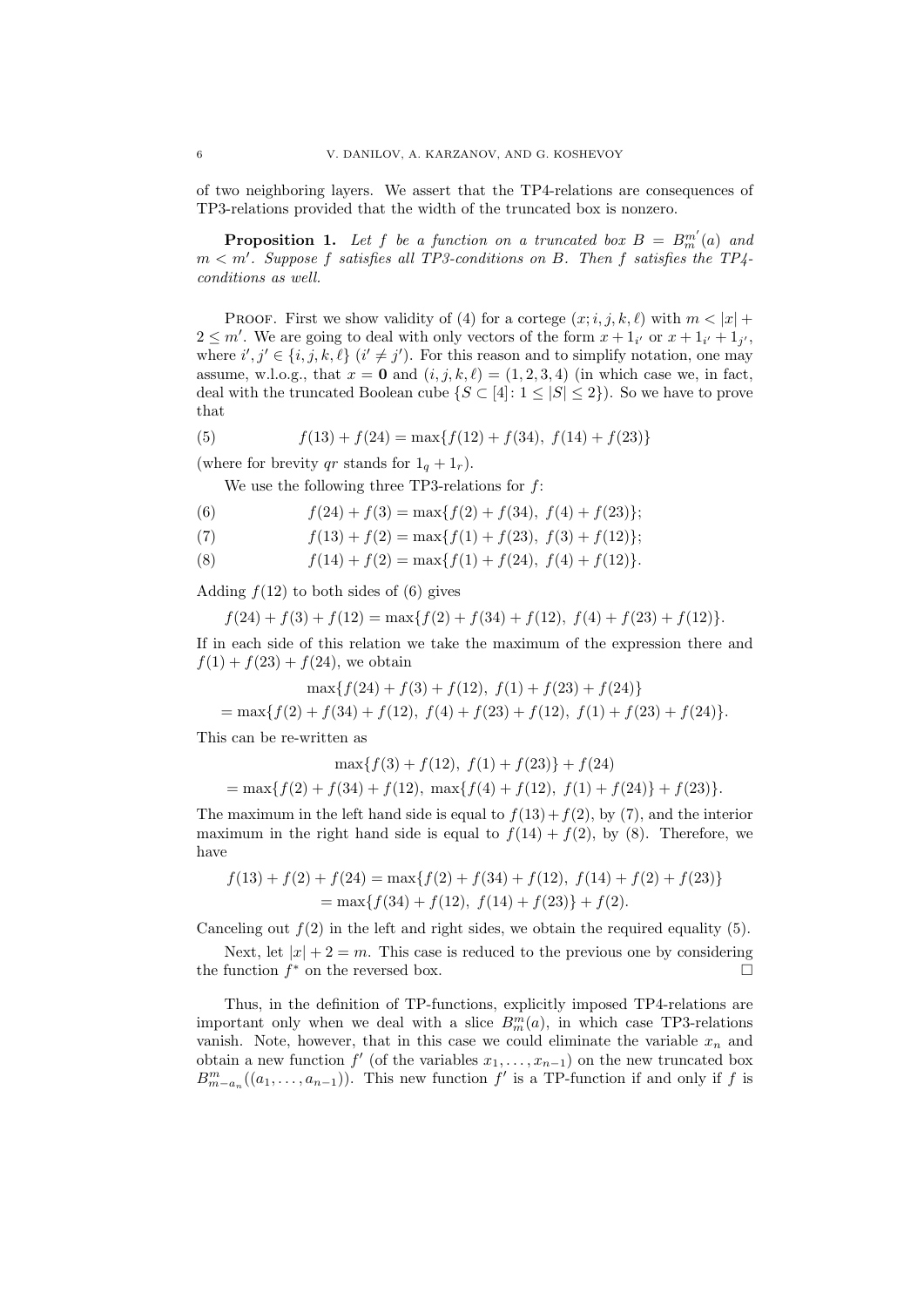such. Since  $a_n > 0$ , the new truncated box has a nonzero width, and we again can restrict ourselves by only TP3-relations. Eventually, only TP3-relations are left.

We conclude this section with one more remark. Let  $B, B'$  be truncated boxes such that  $B \subset B'$ , and  $f'$  a TP-function on B'. Obviously, the restriction of  $f'$ to B is a TP-function. We shall see later (in Corollary 1 and Proposition 10) that the converse property is also true: any  $TP$ -function on  $B$  can be extended to a TP-function on  $B'$ .

## 3. Main theorem

Let  $B = B_m^{m'}(a)$  be a truncated box. We now introduce an important subset  $\beta$  of  $B$  that we call the standard basis. We need some terminology and notations.

For a nonzero vector  $x \in B(a)$ , let  $c(x)$  and  $d(x)$  denote, respectively, the first and last elements (w.r.t. the order in [n]) in the support  $supp(x) = \{i \in [n]: x_i \neq 0\}$ of x. We say that x is a fuzzy-interval, or, briefly, a fint, if  $x_i = a_i$  for all  $c(x) < i <$  $d(x)$ . We say that x is a sesquialteral fuzzy-interval, or a sint, if x is not a fint and is representable as the sum of two fints  $x', x''$  such that  $d(x') < c(x'')$ , and  $x'_i = a_i$ for  $i = 1, \ldots, d(x') - 1$ . When  $a = 1$ , a fint turns into an *interval*  $\{c, c + 1, \ldots, d\}$ in  $[n]$ , denoted as  $[c..d]$ , and a sint turns into a sesquialteral interval, a set of the form  $[1..d_1] \cup [c_2..d_2]$  with  $c_2 > d_1 + 1$ .

Let  $Int(a; p)$  and  $Sint(a; p)$  denote the sets of fints and sints of size p in  $B(a)$ , respectively. Also we assume by definition that  $Int(a; 0) = \{0\}$  and  $SInt(a; 0) = \emptyset$ .

**Definition.** The *standard basis* for a truncated box  $B = B_m^{m'}(a)$  is the set  $\mathcal{B} = Sint(a; m) \cup Int(a; m) \cup Int(a; m + 1) \cup ... \cup I(a; m').$ 

Observe that the standard basis involves sints only from the lowest layer. In particular, the set  $Int(a) := Int(a; 0) \cup \ldots \cup Int(a; |a|)$  is the standard basis for the box  $B(a)$ , and  $Sint(a;m) \cup Int(a;m)$  is the standard basis for the slice  $B_m^m(a)$ .

**Theorem 1.** The standard basis  $\mathbb B$  for a truncated box  $B = B_m^{m'}(a)$  is indeed a basis of the set  $\mathcal{TP}(B)$  of TP-functions on B, i.e., the restriction map res :  $\mathcal{TP}(B) \to \mathbb{R}^{\mathcal{B}}$  is a bijection.

In other words, each TP-function on  $B$  is determined by its values on  $B$ , and moreover, values on  $\beta$  can be assigned arbitrarily. (This reminds a classical property of bases of vector spaces with respect to linear mappings. Later, in Section 6, we will also meet another sort of bases.) Thus, Theorem 1 gives a (piece-wise linear) bijection between the fan (polyhedral cone)  $\mathcal{TP}(B)$  and the real vector space  $\mathbb{R}^B$ .

**Corollary 1.** Any TP-function f on a truncated box  $B_m^{m'}(a)$  can be extended to a TP-function on the entire box  $B(a)$ .

Indeed, first we take the restriction of  $f$  to the standard basis for  $B_m^{m'}(a)$ and extend it to the standard basis for  $B_m^{[a]}(a)$  by assigning arbitrary values on  $Int(a; m' + 1) \cup ... \cup Int(a; |a|)$ . This determines a TP-function g on  $B_m^{|a|}(a)$  coinciding with f on  $B_m^{m'}(a)$ . Then we consider the reversed function  $g^*$  for g; clearly  $g^*$  is a TP-function on  $B^{-m}_{-|a|}(-a,0)$ . As above, we can extend  $g^*$  into a TP-function h on the box  $B(-a, 0)$ . Now  $h^*$  is the desired extension of f to  $B(a)$ .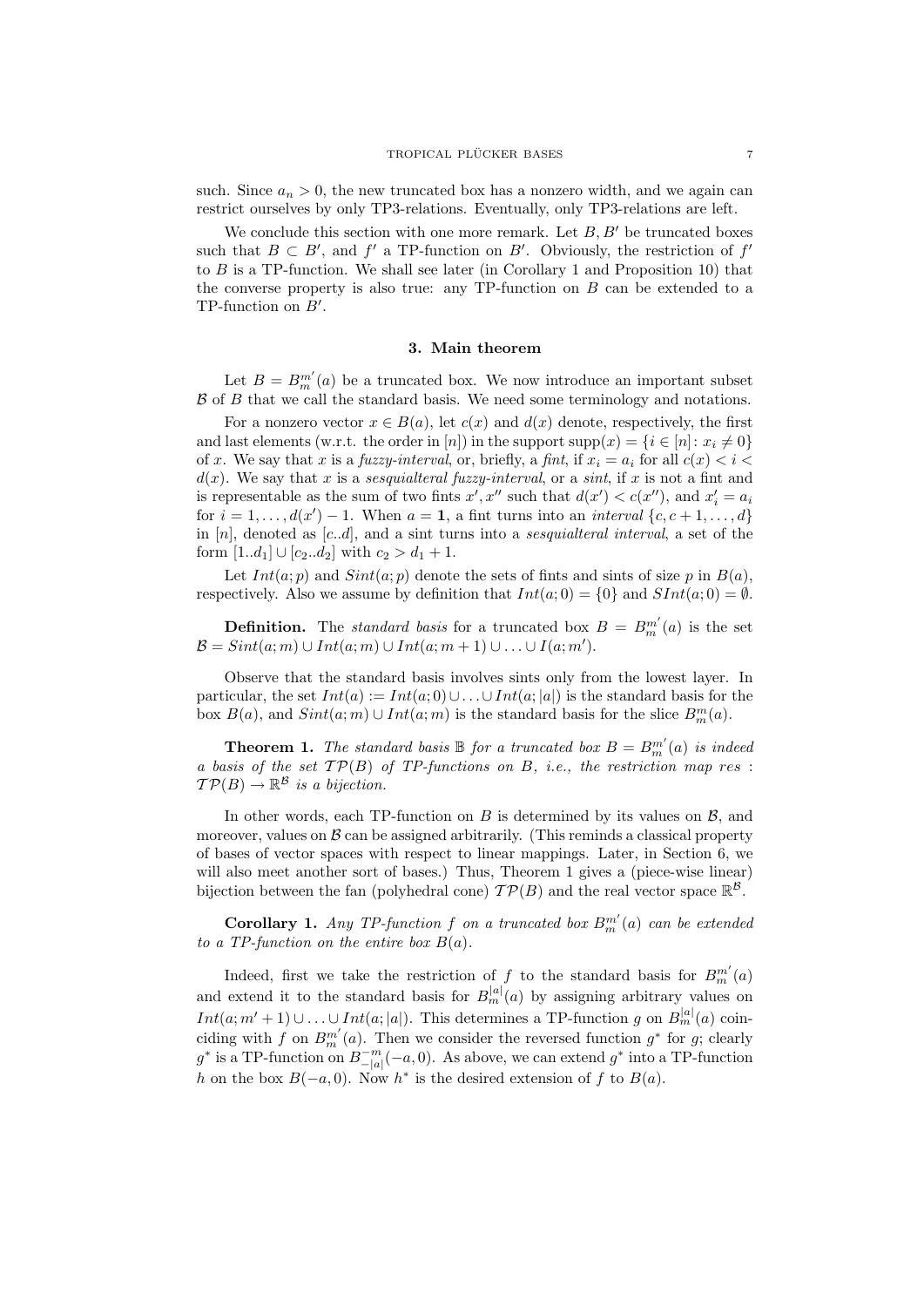Our proof of Theorem 1 consists of several stages. First we prove injectivity of the restriction map res (Subsection 3.1), which is relatively easy. The proof of the other direction in the theorem, that res is surjective, is more complicated. First of all, we reduce the task to the case of an entire (non-truncated) box (Subsection 3.2). Next we have to show, in this special case, that an arbitrary function  $f_0$  on the standard basis is extendable to a TP-function  $f$  on the box. A naive approach is to try to propagate  $f_0$  to the box, step by step, by using TP3- or TP4-equalities (when, for some  $x, i, j, k$ , the values of f are already constructed for the four arguments in the right hand side of (3) and for one argument in the left hand side, one can determine the value for the remaining argument in the left hand side). By such an approach, a difficulty is to show that the arising function does not depend on the way (route) of propagation (and therefore, the process terminates with a welldefined TP-function). The approach we apply in Section 4 is different; it is based on a certain flow model for constructing TP-functions, which is the core of the whole proof.

3.1. Injectivity. Here we show the easier direction in Theorem 1.

**Proposition 2.** For  $B = B_m^{m'}(a)$ , the restriction map res :  $\mathcal{TP}(B) \to \mathbb{R}^B$ is injective, i.e., any TP-function on B is determined by its values within  $\mathcal{B} =$  $Sint(a; m) \cup Int(a; m) \cup Int(a; m+1) \cup ... \cup I(a; m').$ 

PROOF. Let  $f \in \mathcal{TP}(B)$  and  $x \in B$ . Using relations TP3 and TP4, we show that  $f(x)$  can be expressed via the values of f on  $\beta$ . To provide induction, we assign to  $x$  the following four numbers:

 $\alpha(x)$  is the maximal  $i \in [n]$  such that  $x_i > 0$ ;

(9)  $\beta(x)$  is the maximal  $i \in [n]$  such that  $i < \alpha(x)$  and  $x_i < a_i$ ;

 $\gamma(x)$  is the maximal  $i \in [n]$  such that  $i < \beta(x)$  and  $x_i > 0$ ;

 $\delta(x)$  is the maximal  $i \in [n]$  such that  $i < \gamma(x)$  and  $x_i < a_i$ ;

Observe that all these numbers exist if  $x$  is neither a fint (fuzzy-interval) nor a sint (sesquialteral fuzzy-interval), and that  $\alpha(x)$  and  $\beta(x)$  exist if x is not a fint. Assuming that  $x \notin \mathbb{B}$ , define

(10) 
$$
\eta(x) := |a|(\gamma(x) + \alpha(x)) + x_{\gamma(x)} + x_{\alpha(x)},
$$

Consider two cases.

Case 1:  $|x| = m$ . We show that  $f(x)$  is determined, via TP4-relations, by the values of f within  $Sint(a; m) \cup Int(a; m)$ .

Put  $i := \delta(x)$ ,  $j := \gamma(x)$ ,  $k := \beta(x)$ , and  $\ell := \alpha(x)$ . Then  $i < j < k < \ell$ . Put  $x' := x - 1_j - 1_\ell$  and form five vectors  $B := x' + 1_i + 1_k$ ,  $C := x' + 1_i + 1_j$ ,  $D := x' + 1_k + 1_\ell, E := x' + 1_i + 1_\ell, \text{ and } F := x' + 1_j + 1_k.$  From the definitions in (9) it follows that these vectors belong to  $B$  (and are of size m). By (4) (with x' instead of x),  $f(x)$  is computed from the values of f on  $B, C, D, E, F$ . Also one can check that each of the latter vectors either is a fint or is a sint or the value of  $\eta$  on it is strictly less than  $\eta(x)$ .

So we can apply induction on  $\eta$  (the inductive process of computing f on the lowest layer  $B_m(a)$  has as a base the family  $Sint(a; m) \cup Int(a; m)$ .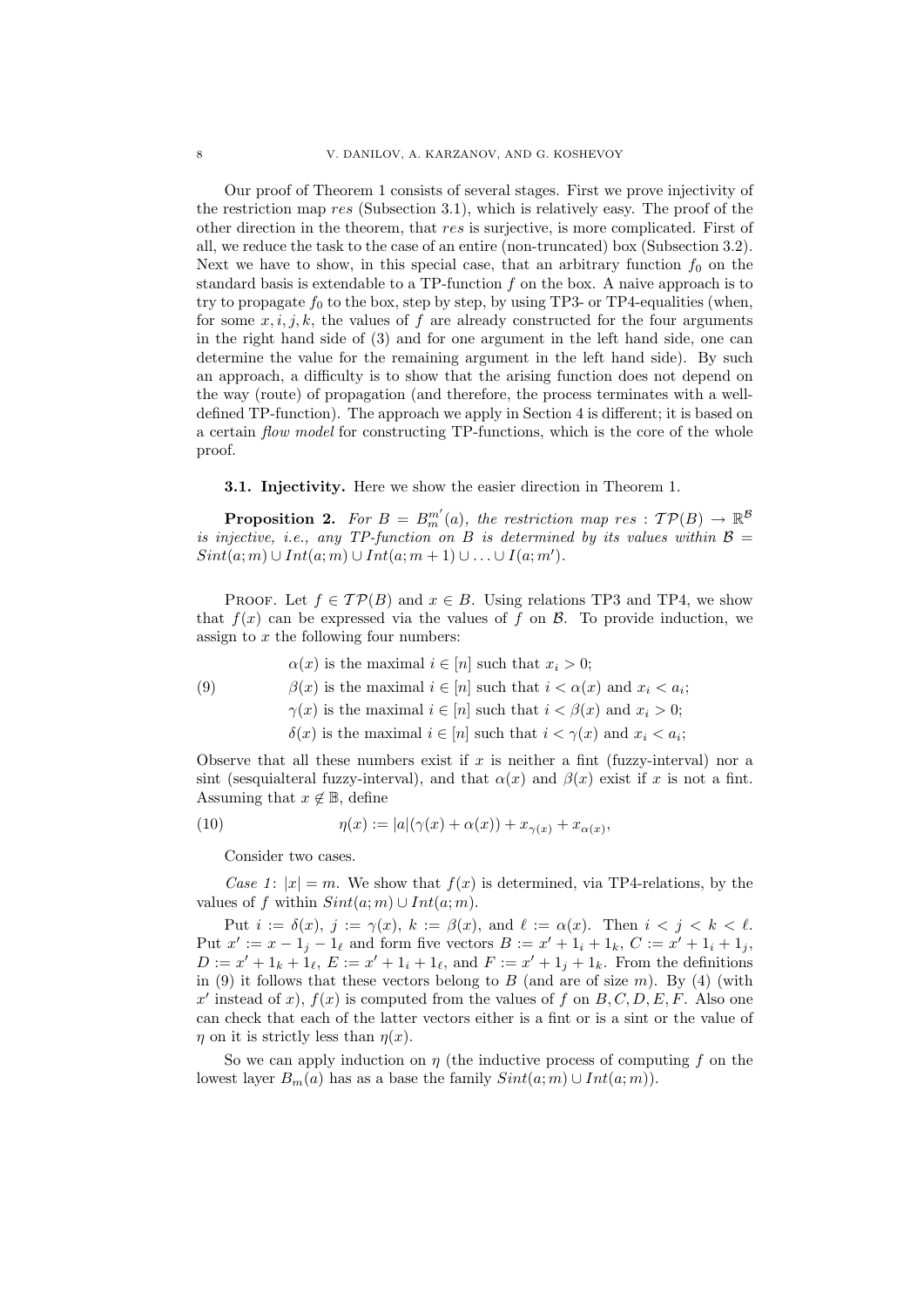Case 2:  $|x| > m$ . We show that  $f(x)$  is determined, via TP3-relations, by the values of f within  $Sint(a; m) \cup Int(a; m) \cup ... \cup Int(a; |x|)$ . We may assume that x is not a fint. Put  $i := \gamma(x)$ ,  $j := \beta(x)$ , and  $k := \alpha(x)$ ; then  $i < j < k$ . Put  $x' := x - 1_i - 1_k$ . By (3) (with x' instead of x),  $f(x)$  is computed via the values of f on the vectors

$$
B := x' + 1_j, \quad C := x' + 1_i + 1_j, \quad D := x' + 1_k, \quad E := x' + 1_j + 1_k, \quad F := x' + 1_i
$$

(each of which belongs to B, in view of (9) and  $|x| > m$ ). One can check that, for each of  $B, C, D, E, F$ , at least one of the following is true: it is a fint; it belongs to the preceding layer; the value of  $\eta$  on it is less than  $\eta(x)$ . So we can apply induction on the layer number and on  $\eta$ .

3.2. Surjectivity: a reduction to entire box. We start proving the other direction in Theorem 1, i.e., that the restriction map

$$
res: \mathcal{TP}(B_m^{m'}(a)) \to \mathbb{R}^{\mathcal{B}}
$$

is surjective, where  $\mathcal{B} = Sint(a; m) \cup Int(a; m) \cup Int(a; m + 1) \cup ... \cup Int(a; m')$ . Denote this statement as  $\text{Surj}(m, m')$ .

Observe that  $\text{Surj}(m,|a|)$  implies  $\text{Surj}(m,m')$ . Indeed, let  $f_0$  be a function on  $Sint(a; m) \cup Int(a; m) \cup ... \cup I(a; m')$ . Extend it arbitrarily to the larger set  $Sint(a; m) \cup Int(a; m) \cup ... \cup I(a; |a|)$ . Assuming that  $Surj(m, |a|)$  is valid, this extension can be further extended into a TP-function f on  $B_m^{[a]}(a)$ . Then the restriction of f to  $B_m^{m'}(a)$  is a TP-extension of  $f_0$ , yielding  $\text{Surj}(m, m')$ .

Thus, it suffices to prove validity of  $\text{Surj}(m, |a|)$ , which we now denote simply as  $\text{Surj}(m)$ . We prove it by induction on m. The base  $\text{Surj}(0)$  of the induction will be proved in the next section, and now we perform an induction step.

Lemma 1. Surj $(m-1)$  implies Surj $(m)$ .

PROOF. Let  $f_0$  be a function on  $Sint(a; m) \cup Int(a; m) \cup Int(a; m+1) \cup ...$  Our aim is to construct a function  $g_0$  on  $Sint(a; m-1) \cup Int(a; m-1) \cup Int(a; m) \cup ...$ satisfying the following conditions:

(a)  $g_0$  and  $f_0$  are equal on the set  $Int(a; m) \cup ... \cup Int(a; |a|)$ ; and

(b) the TP-function g on  $B_{m-1}(a)$  with  $res(g) = g_0$  (which exists due to validity of  $\text{Surj}(m-1)$  and is unique due to Proposition 2) satisfies

(11) 
$$
g(x) = f_0(x) \quad \text{for each } x \in Sint(a; m).
$$

Then (a),(b) imply that the restriction f of q to  $B_m(a)$  is a TP-function possessing the desired property  $res(f) = f_0$ .

We define the function  $q_0$  as follows.

For  $y \in Sint(a; m-1) \cup Int(a; m-1)$ , let  $p = p(y)$  denote the minimal number such that  $y_p < a_p$ . We refer to  $p(y)$  as the *insertion point* for y and denote the vector  $y + 1_p$  by  $y^{\uparrow}$ . The vector  $y^{\uparrow}$  has the size m and lies in  $B_m(a)$ . Moreover,  $y^{\uparrow}$ is either a fint or a sint. Define

$$
g_0(y) := f_0(y^\uparrow) + Mt(y),
$$

where M is a large positive number (w.r.t.  $f_0$ ) and  $t(y) := y_{p+1} + \ldots + y_n$ .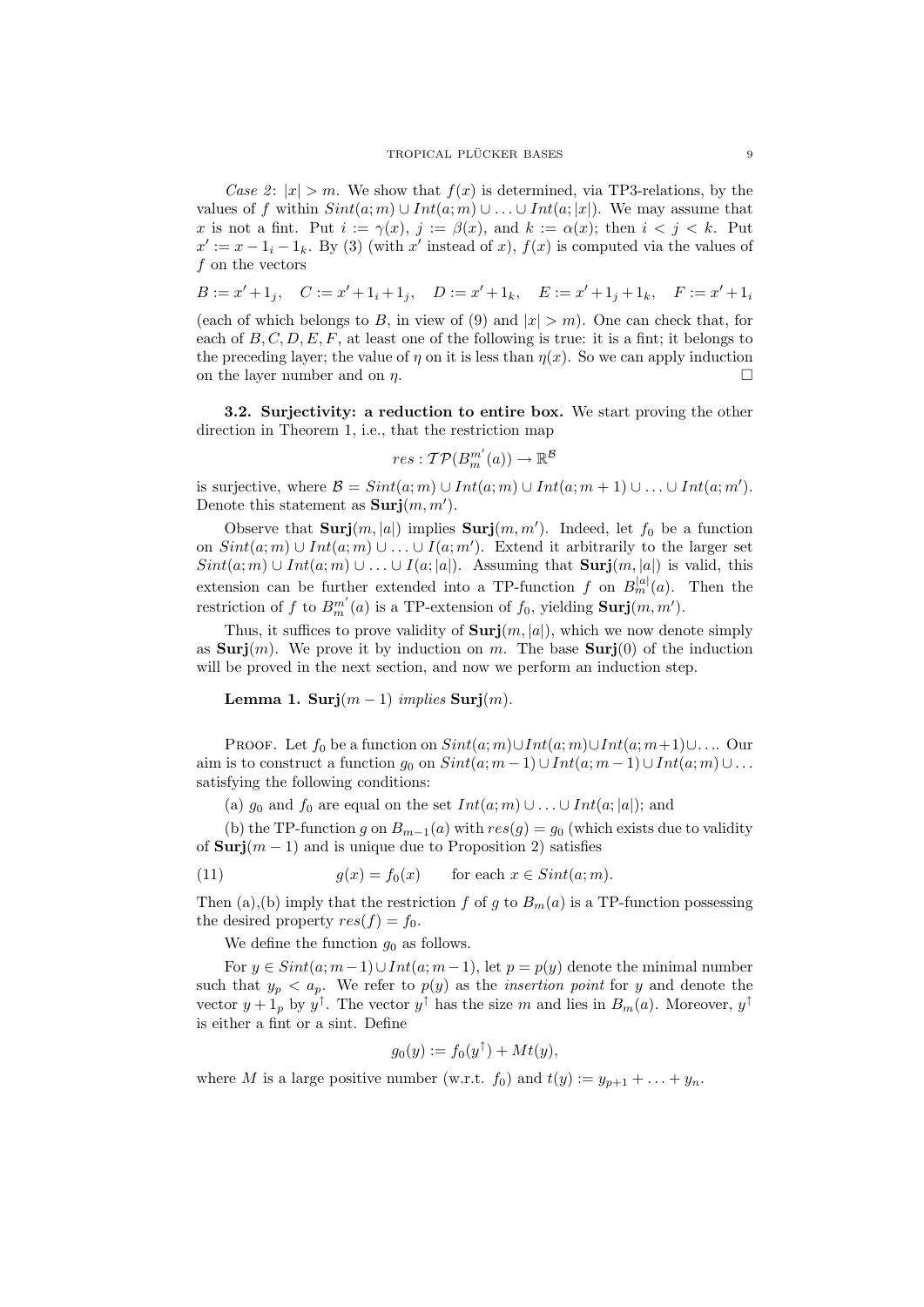We assert that  $g_0$  defined this way satisfies (11). To show this, consider  $x \in$ Sint(a; m). Let  $\alpha(x), \beta(x), \gamma(x)$  be defined as in (9) (they exist, since x is not a fint), and assign the parameter  $\eta(x)$  as in (10). Put  $i := \gamma(x)$ ,  $j := \beta(x)$  and  $k = \alpha(x)$ . By the TP3-relation for the function g and the cortege  $(x-1_i-1_k;i, j, k)$ , we have

(12) 
$$
g(x) = \max\{g(C) + g(D), g(E) + g(F)\} - g(B),
$$

where  $B := x - 1_i + 1_j - 1_k$ ,  $C := x + 1_j - 1_k$ ,  $D := x - 1_i$ ,  $E := x - 1_i + 1_j$ ,  $F := x - 1_k$ . We observe the following, letting  $\Sigma := x_{i+1} + \ldots + x_n$ .

(i) The vectors C and E have the size m, C is either a fint or a sint with  $\eta(C)$  $\eta(x)$ , and similarly for E. So, applying induction on  $\eta$ , we have  $g(C) = f_0(C)$  and  $g(E) = f_0(E)$ .

(ii) The vector B has the size  $m-1$  and its insertion point is i. Then  $B^{\uparrow}$  $B + 1_i = C$ . Also  $t(B) = \Sigma + 1 - 1 = \Sigma$ , whence  $g(B) = f_0(C) + M\Sigma$ .

(iii) The vector D has the size  $m-1$  and its insertion point is i. Then  $D^{\uparrow}$  $D+1_i=x$ . Also  $t(D)=\Sigma$ , whence  $g(D)=f_0(x)+M\Sigma$ .

(iv) The vector F has the size  $m-1$  and its insertion point is at least i. This and  $F_k = x_k - 1$  imply  $t(F) \le \Sigma - 1$ , whence  $g(F) \le f_0(F^{\uparrow}) + M\Sigma - M$ .

Since M is large and  $t(D) \ge t(F) + M$  (by (iii),(iv)), the maximum in (12) is attained by the first sum occurring there. Therefore, in view of  $(i)$ – $(iii)$ ,

$$
g(x) = g(C) + g(D) - g(B) = f_0(C) + (f_0(x) + M\Sigma) - (f_0(C) + M\Sigma) = f_0(x),
$$

as required, yielding the lemma.  $\Box$ 

## 4. Flow model

In this section we prove surjectivity of the restriction map res in Theorem 1 for the case of an entire box (then surjectivity in a general case follows by explanations in Subsection 3.2). The goal is to show that any function on the standard basis can be extended to a TP-function on the box. To construct the required TP-functions we develop a certain flow model.

We first describe the model for the case when a box is the Boolean cube  $C :=$  $2^{[n]} = B(1,\ldots,1)$ . Our flow method in this case has as a source a construction of instances of tropical Plücker functions in  $[1]$ .

4.1. The case of Boolean cube. We form the following directed graph (digraph)  $\Gamma = \Gamma_n = (V, E)$ . The vertex set V consists of elements  $v_{pq}$  for  $p, q \in [n]$ such that  $q \leq p$ . The edge set E consists of the pairs  $(v_{pq}, v_{p'q'})$  such that either  $p' = p - 1$  and  $q' = q$ , or  $p' = p$  and  $q' = q + 1$ . We visualize this digraph by identifying each vertex  $v_{pq}$  with the point  $(p, q)$  in the plane. The vertices  $v_{11}, \ldots, v_{n,1}$ , located in the bottommost horizontal line of Γ, are referred to as the sources and denoted by  $s_1, \ldots, s_n$ , respectively. The vertices  $v_{11}, \ldots, v_{n,n}$ , located in the diagonal of Γ, are referred to as the *sinks* and denoted by  $t_1, \ldots, t_n$ , respectively. Note that Γ is acyclic and any maximal path in it goes from a source to a sink. The digraph  $\Gamma_5$  is illustrated in the picture: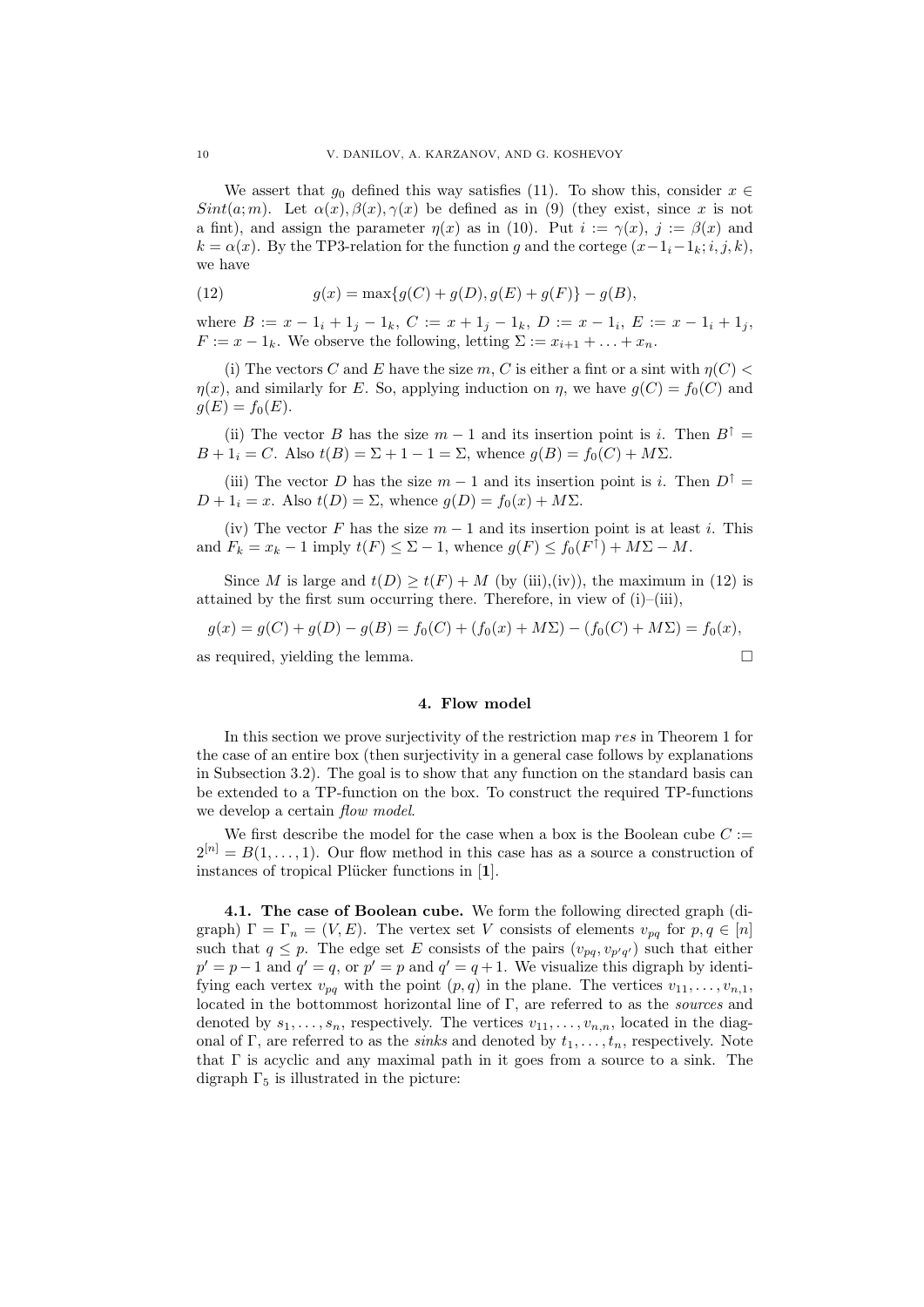

**Definition.** By an *(admissible)* flow we mean a collection  $\mathcal{F} = (P_1, \ldots, P_k)$  of pairwise disjoint paths  $P_1, \ldots, P_k$  in Γ, each path beginning at a source and ending at a sink among the first  $|\mathcal{F}|$  sinks  $t_1, \ldots, t_k$ .

Consider a *weighting*  $w : V \to \mathbb{R}$  on the vertices; the weight  $w(v_{pq})$  of a vertex  $v_{pq}$  is also denoted as  $w_{pq}$ . The weight  $w(P)$  of a path P is defined to be the sum of weights  $w(v)$  of the vertices v of P, and the weight  $w(\mathcal{F})$  of a flow  $\mathcal{F} = (P_1, \ldots, P_k)$ is  $w(P_1) + \ldots + w(P_k)$ . For a subset  $S \subseteq [n]$ , define

(13) 
$$
f_w(S) := \max\{w(\mathcal{F})\},\
$$

where the maximum is taken over all admissible flows  $\mathcal F$  in  $\Gamma$  beginning at the set  $\{s_n : p \in S\}.$ 

The following assertion (generalized by Theorem  $2'$  in Section 4) plays the key role.

**Theorem 2.** Let w be a weighting on the vertex set V of  $\Gamma$  as above. Then  $f_w$ defined by (13) is a TP-function on the Boolean cube  $C = 2^{[n]}$ .

This is a special case of Theorem 2.4.6 in [1] where, instead of  $\Gamma$  as above, one considers an arbitrary planar digraph (embedded in the plane) in which the sources  $s_1, \ldots, s_k$  and the sinks  $t_1, \ldots, t_n$  are disjoint (which is not important) and follow in succession clockwise and anti-clockwise, respectively, in the boundary of the digraph. However, the question of possibility of generating all TP-functions on C by this method is beyond that paper.

We show that the flow model as above constructs almost all TP-functions. Here 'almost' is because  $f_w$  obeys the evident relation  $f_w(\emptyset) = 0$  (and this is a unique restriction, in essense). We say that a function f on C is normalized if  $f(\emptyset) = 0$ . (In fact, we can deal with only normalized functions since no TP-relation involves the empty set. Note also that any TP-function can be considered up to adding a constant, but now this is not important to us.) Let  $\mathcal{TP}^0(C)$  denote the set of normalized TP-functions on C. Accordingly, we exclude  $\{\emptyset\}$  from the standard basis and denote the set of non-empty intervals in [n] by  $\mathcal{B}^0$ .

**Proposition 3.** For every function  $g : \mathcal{B}^0 \to \mathbb{R}$ , there exists a weighting w such that  $g(I) = f_w(I)$  for all intervals  $I \in \mathcal{B}^0$ . Moreover, w is unique and the correspondence of g and w gives an isomorphism between the vector spaces  $\mathbb{R}^{\mathcal{B}^0}$ and  $\mathbb{R}^V$ .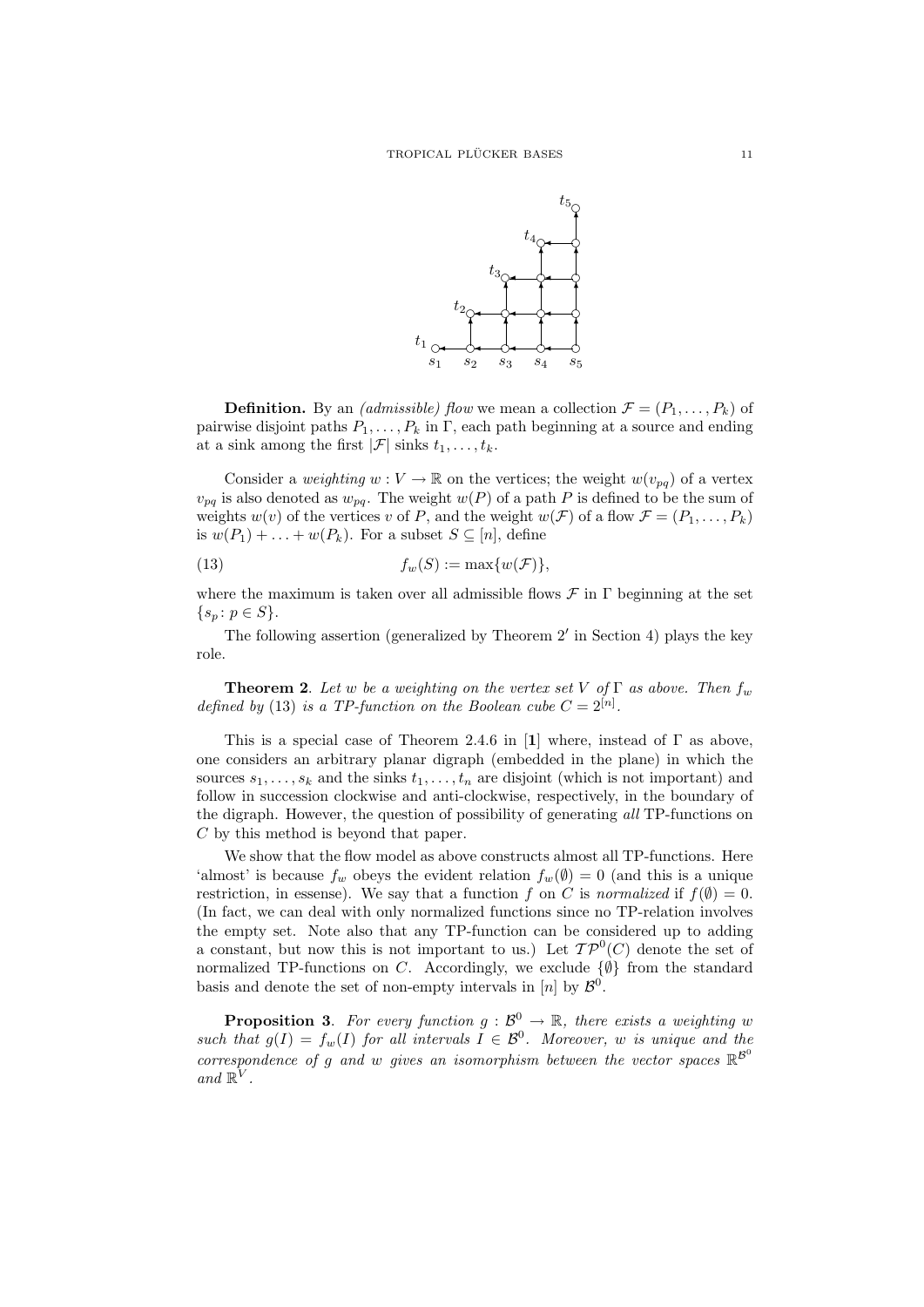Taken together, Theorem 2 and Propositions 2 and 3 imply that the mapping  $\mathbb{R}^{\mathcal{B}^0} \to \mathcal{TP}^0(C)$  is bijective. This gives Theorem 1 in the case of Boolean cube.

Proposition 3 is easy. Indeed, for each interval  $I = [c..d]$ , there exists only one admissible flow F having the source set  $\{s_p, p \in I\}$ . This flow consists of the paths  $P_1, \ldots, P_{d-c+1}$ , where each  $P_i$  begins at the source  $s_{\bar{i}}$  for  $\bar{i} := c + i - 1$ , ends at the  $\sinh t_i$ , and is of the form

$$
P_i = (s_{\bar{i}} = v_{\bar{i},1}, v_{\bar{i},2}, \dots, v_{\bar{i},i}, v_{\bar{i}-1,i}, \dots, v_{i,i} = t_i).
$$

(Hereinafter we use notation for a path without indicating its edges.) The picture below illustrates the flow  $\mathcal F$  for the interval  $I = \{3, 4\}$  in the case  $n = 5$ .



Thus, for an interval  $I = [c..d]$ , the value  $f_w(I)$  is equal to sum of weights of those vertices of  $\Gamma$  that lie in the trapezoid within  $[d] \times [d - c + 1]$ :

(14) 
$$
f_w(I) = \sum (w_{pq}: q \le p \le d, q \le d - c + 1).
$$

This defines a linear mapping from the space  $\mathbb{R}^V$  of weights to the space  $\mathbb{R}^{\mathbb{B}^0}$  of functions on the set of non-empty intervals. The fact that this mapping is an isomorphism follows from two observations.

I. These vector spaces have the same dimension. Indeed, there exists a natural bijection between the sets V and  $\mathbb{B}^0$ , namely,  $(p,q) \mapsto I_{p,q} := [p - q + 1..p].$ 

II. The mapping is injective. Indeed, let  $w \neq 0$  and let  $(p, q)$  be a minimal pair in V (w.r.t. the natural partial order on  $\mathbb{Z}^2$ ) such that  $w_{pq} \neq 0$ . Then (14) implies

$$
f_w(I_{pq}) = \sum_{i \le p, \ j \le q} w_{ij} = w_{pq} \neq 0,
$$

and therefore,  $f_w \neq 0$ .

This gives Proposition 3.

Remark 2. One can explicitly define the weighting w by the following formula:

(15) 
$$
w_{pq} = f(I_{pq}) - f(I_{p-1,q}) - f(I_{p,q-1}) + f(I_{p-1,q-1}),
$$

letting  $f(I_{pq}) := 0$  if  $q = 0$  or  $p < q$ .

Remark 3. One can propose a direct flow model for the case of truncated Boolean cube  $B_m^{m'}(1^n)$ . The vertices are the integer points  $(p, q)$  of the plane such that:

(a) either  $q = 1$  and  $p = 1, \ldots, m - 1$  (the initial part);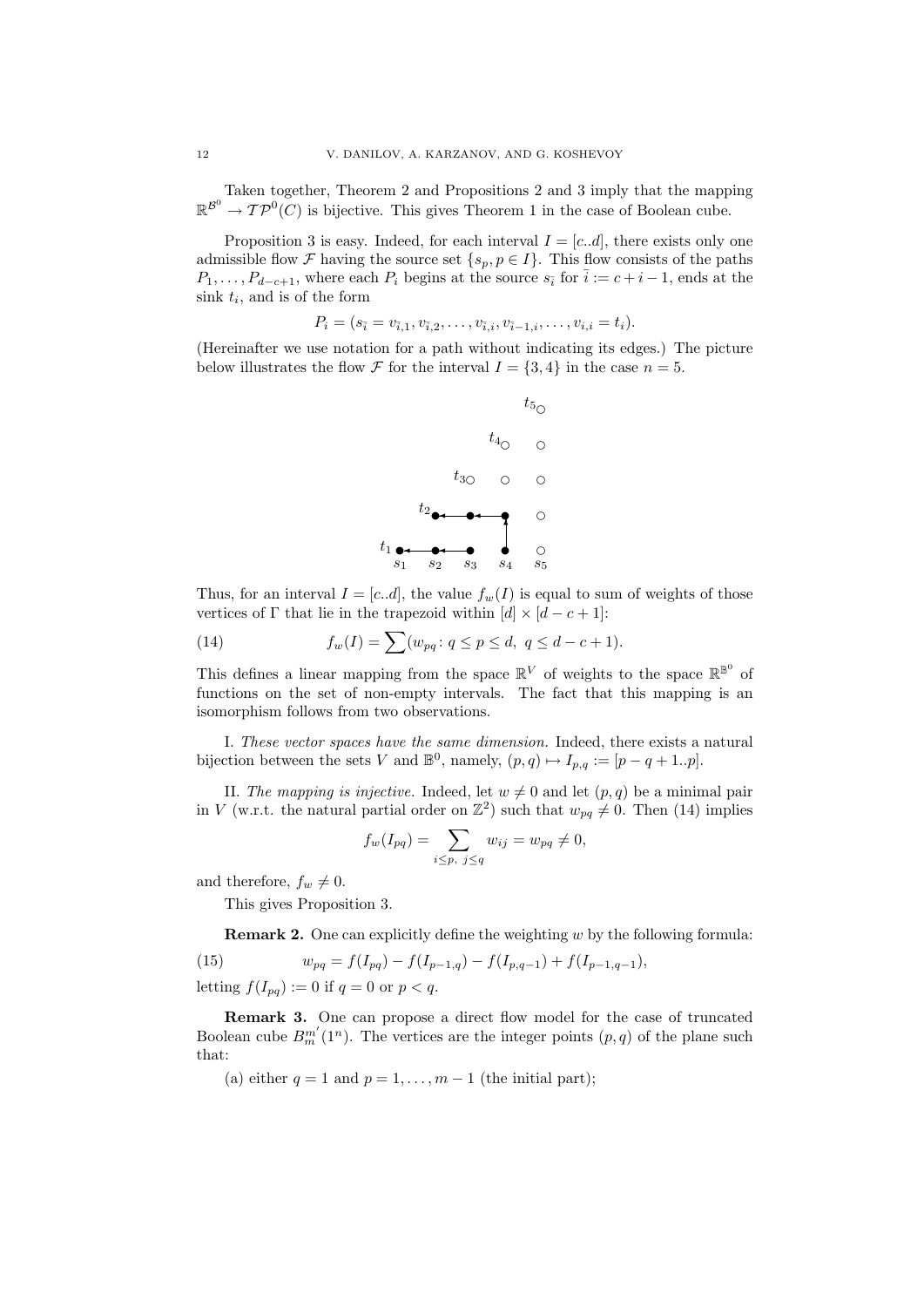(b) or  $m \leq p \leq n, 1 \leq q \leq m'$  and  $q \leq p$  (the main body).

The edges in the main body are assigned as before. Besides, there is an edge from each vertex  $(p, 1)$  of the initial part to the vertex  $(m, p)$ . The digraph for  $n = 6, m = 4$  and  $m' = 5$  is drawn in the picture:



The set of sources is  $\{(p, 1), 1 \le p \le n\}$ . The set of sinks consists of the points  $(m, q)$  for  $1 \leq q \leq m$  and the points  $(p, p)$  for  $m < p \leq m'$  (in the above picture they are indicated by black circles). Weights  $w_{pq}$  are arbitrary for  $(p, q)$  with  $p > m$ and zero for  $p \leq m$ . Admissible flows and the function  $f_w$  are defined similarly to the above case. Note that if  $m \leq |S| \leq m'$  then an admissible flow from  $\{s_p : p \in S\}$ does exist; so the value  $f_w(S)$  is well-defined.

One can check that if S is an interval of size between m and  $m'$  or a sesquialteral interval of size  $m$ , then there exists a unique flow for it. This implies that the weighting w is determined by the values  $f_w(S)$  for  $S \in Sint_m \cup Int_m \cup ... \cup Int_{m'}$ , and vice versa. The arguments below are applicable to this model as well, yielding surjectivity for truncated cubes.

4.2. The case of an entire box. Let  $B = B(a)$  be an arbitrary box. We associate to it an auxiliary digraph  $\Gamma_a = (V, E)$ . To define the latter, we need some notation and terminology.

For  $i = 0, 1, \ldots, n$ , denote  $a_1 + \ldots + a_i$  by  $\bar{a}_i$  (in particular,  $\bar{a}_0 = 0$ ), and let  $N := \bar{a}_n = |a|$ . The ordered set [N] is naturally partitioned into intervals (blocks)  $L_1, \ldots, L_n$ , where  $L_i$  is the interval from  $\bar{a}_{i-1} + 1$  to  $\bar{a}_i$ .

The vertex set V consists of the pairs  $(p, q) \in [N] \times [N]$  such that:

(a)  $q \leq p$ , and

(b) if p lies in a block  $L_i$  then  $q \geq p - \bar{a}_{i-1}$ .

We assign an edge from a vertex  $(p, q)$  to a vertex  $(p', q')$  in the following two cases:

(c)  $(p', q')$  is either  $(p + 1, q)$  or =  $(p, q + 1)$ ;

(d)  $p = \bar{a}_i + 1$ ,  $q < a_i$ ,  $p' = \bar{a}_{i-1} + q$ , and  $q' = q$ .

(If  $a = (1, \ldots, 1)$ , we just obtain the previous digraph  $\Gamma_n$ .) The picture illustrates Γ<sub>a</sub> for  $a = (2, 3, 1)$ .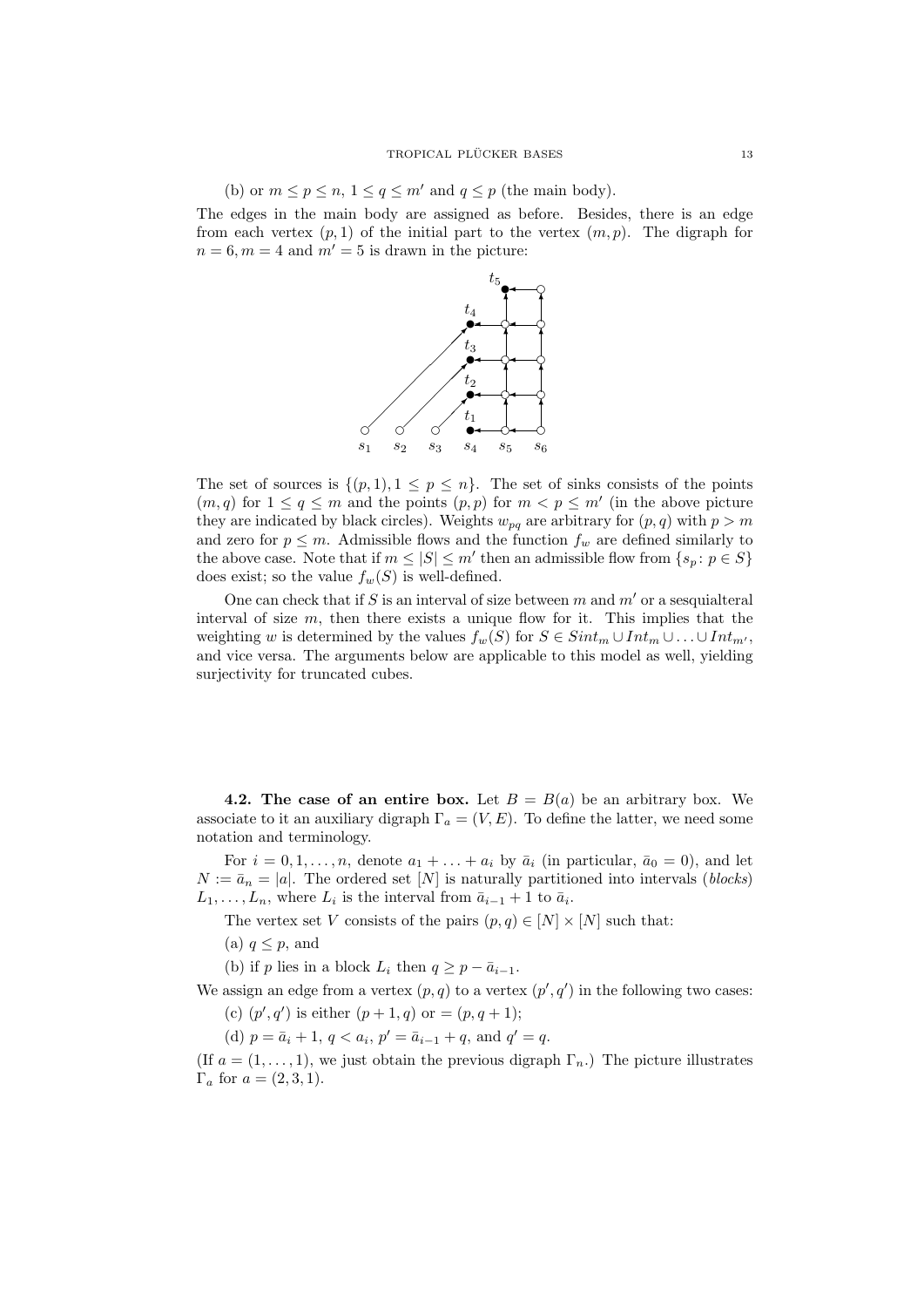

As before, the vertices on the diagonal are assigned to be the *sinks*; these are  $t_1 = (1, 1), t_2 = (2, 2), \ldots, t_N = (N, N)$ . As to the *sources*, one can assign them to be the vertices  $(\bar{a}_{i-1} + q, q)$  for  $1 \leq q \leq a_i$ ,  $i = 1, \ldots, n$  (lying on the diagonals of squares whose lower sides correspond to blocks in the bottommost horizontal line). We prefer, however, to consider the sources  $s_1, \ldots, s_N$  as extra vertices, place them at the points  $(1,0), \ldots, (N,0)$ , respectively, and connect each source  $s_p$  by outgoing edge to the vertex  $(p, p - \bar{a}_{i-1})$  if p lies in i-th block  $L_i$ . The extended digraph is denoted by  $\tilde{\Gamma}_a$ . Note that this graph remains planar as before though in the visualization (see the picture) some edges are crossing.



As before, an (admissible) flow consists of pairwise disjoint paths in  $\tilde{\Gamma}_a$  going from a set  $S \subseteq [N]$  of sources to the sinks  $t_1, \ldots, t_{|S|}$ . (Speaking of a flow from S, we mean a flow from  $\{s_p: p \in S\}$ .) Given a weighting  $w: V \to \mathbb{R}$ , the function  $f_w$ on the set  $2^{[N]}$  is defined as in (13).

At this point, there is one important difference from the Boolean case: for some subsets  $S \subset [N]$ , no flow from S exists; in this case we formally define  $f_w(S) := -\infty$ . Nevertheless, our embedding of the box  $B(a)$  to the cube  $2^{[N]}$  is arranged so that a flow exists for the image of any element of the box.

More precisely, we associate to a vector  $x \in B(a)$  the subset  $[x] = (\bar{a}_0 + [x_1]) \cup$ ...∪( $\bar{a}_{n-1}+[x_n]$ ) of [N] (letting [0] :=  $\emptyset$ ). In other words, [x] consists of  $x_i$  beginning elements of each block  $L_i$ . We call such a set *left-squeezed*. One can check that a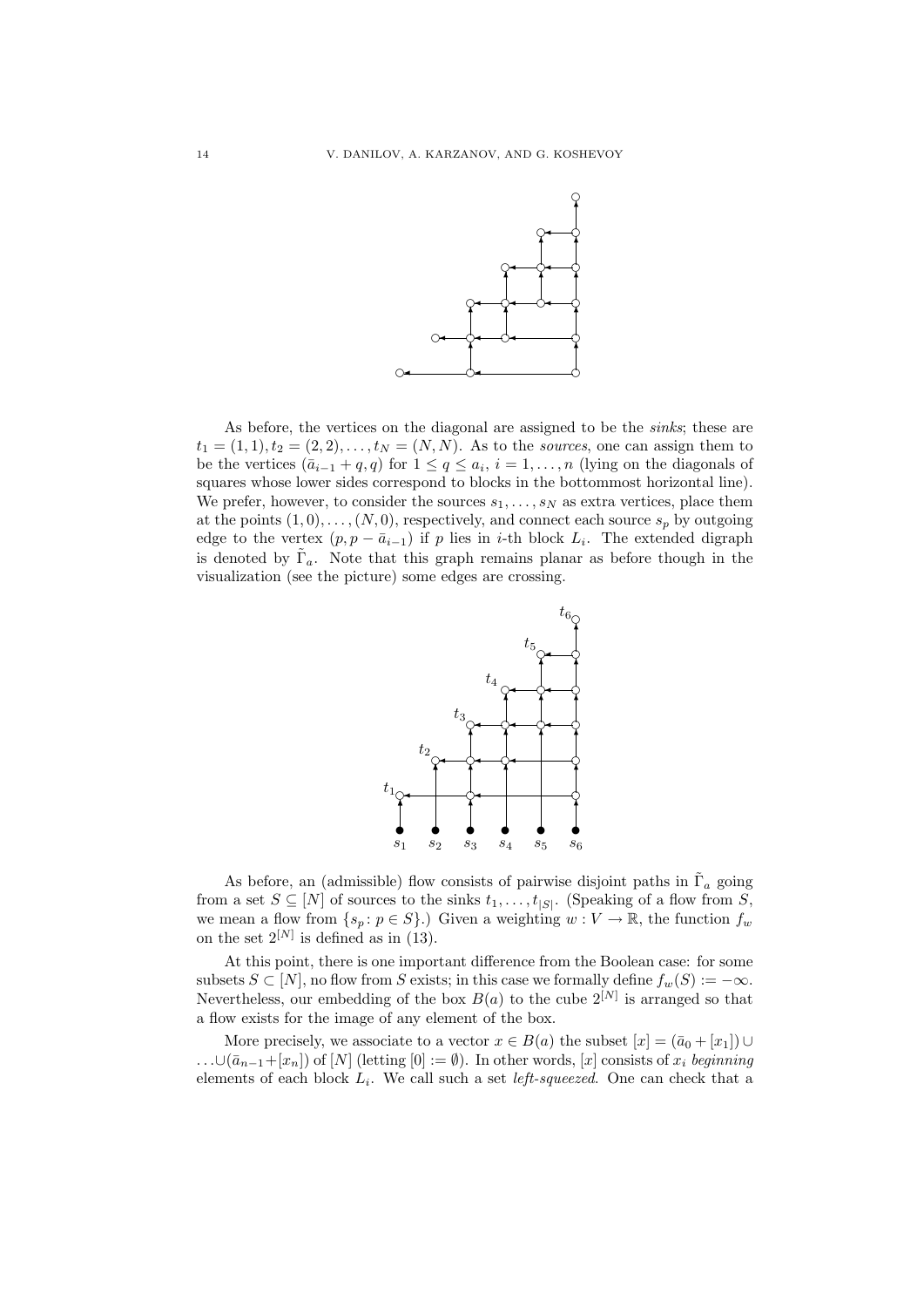flow does exist for any left-squeezed subset  $S \subseteq [N]$ , whence  $f_w(S)$  is finite. The desired function on  $B(a)$ , for which we use the same notation  $f_w$ , is defined in a natural way:  $f_w(x) := f_w([x])$  for each  $x \in B(a)$ .

**Theorem 2'** (a generalization of Theorem 2). Let w be a weighting on  $\Gamma_a$ . Then the function  $f_w$  on  $B(a)$  is a TP-function.

(Note that this does not follow from Theorem 2.4.6 in [1] since in general we cannot embed  $\tilde{\Gamma}_a$  in the plane so that all sources and sinks occur in the *boundary* of the graph.) Theorem  $2'$  together with the next proposition implies the surjectivity of res in the box case.

**Proposition 3'** (a generalization of Proposition 3). For any function g on the set Int<sup>0</sup>(a) of non-zero fuzzy-intervals, there exists a weighting w on  $\Gamma_a = (V, E)$ such that  $g(x) = f_w(x)$  holds for all  $x \in Int^0(a)$ . Moreover, w is unique and the correspondence of g and w gives an isomorphism between the vector spaces  $\mathbb{R}^{Int^{0}(a)}$ and  $\mathbb{R}^V$ .

This is proved similarly to the proof of Proposition 3. Let  $x$  be a fint and let [c.d] be its support (in [n]). If  $c = d$  of if  $x_c = a_c$ , then the set [x] is an interval in [N]. In a general case, [x] consists of two intervals:  $[x] \cap L_c$  and  $[x] \cap [\bar{a}_c + 1..N] =$  $[\bar{a}_c + 1..\bar{a}_{d-1} + x_d]$ . Analysing the construction of  $\Gamma_a$ , one can realize that in all cases there exists a unique admissible flow from the set of sources corresponding to [x]. This gives a linear mapping from the space  $\mathbb{R}^V$  of weightings to the space of functions on  $Int^0(a)$ . These spaces have the same dimension and the mapping is injective. Hence, the mapping is an isomorphism.  $\Box$ 

Proof of Theorem 2' It is based on a technique of flow rearrangements.

We have to show validity of TP3-relation (3) for the function  $f_w$  on  $B(a)$  and a cortege  $(x; \tilde{i}, \tilde{j}, \tilde{k})$  in  $B(a)$  (with  $\tilde{i} < \tilde{j} < \tilde{k}$ ). The operator  $\parallel$  transfers the six vectors occurring as arguments in this relation into six left-squeezed sets in  $[N]$ . Moreover, one can see that the latter sets are of the form  $Xik, Xj, Xij, Xk, Xi, Xjk$  with  $i < j < k$  and  $X \subseteq [N] - \{i, j, k\}$ , and that the above relation turns into the Boolean TP3-relation (1) involving these sets and the function  $f = f_w$  on the cube  $2^{[N]}$  determined by the weighting w on  $\Gamma_a$ . So our aim is to show validity of the latter TP3-relation. We will use the following result, which will be proved in the Appendix.

**Proposition 4.** Let  $X, i, j, k$  be as above.

(a) Let F be a flow from Xij, and  $\mathcal{F}'$  a flow from Xk in  $\tilde{\Gamma}_a$ . Then the union of these flows can be rearranged as the union of a flow  $\mathcal{F}_1$  from Xik and a flow  $\mathcal{F}_2$ from  $Xj$ . A similar property is true for flows from the sets  $Xjk$  and  $Xi$ .

(b) Let F be a flow from Xik, and F' a flow from Xj in  $\tilde{\Gamma}_a$ . Then the union of these flows can be rearranged as the union of flows  $\mathcal{F}_1$  and  $\mathcal{F}_2$  such that: either  $\mathcal{F}_1$  goes from Xij and  $\mathcal{F}_2$  goes from Xk, or  $\mathcal{F}_1$  goes from Xjk and  $\mathcal{F}_2$  goes from Xi.

(Here the rearrangement means that each vertex (or edge) of  $\Gamma_a$  is covered by the flows in the first union as many times as it is covered by the flows in the second union.)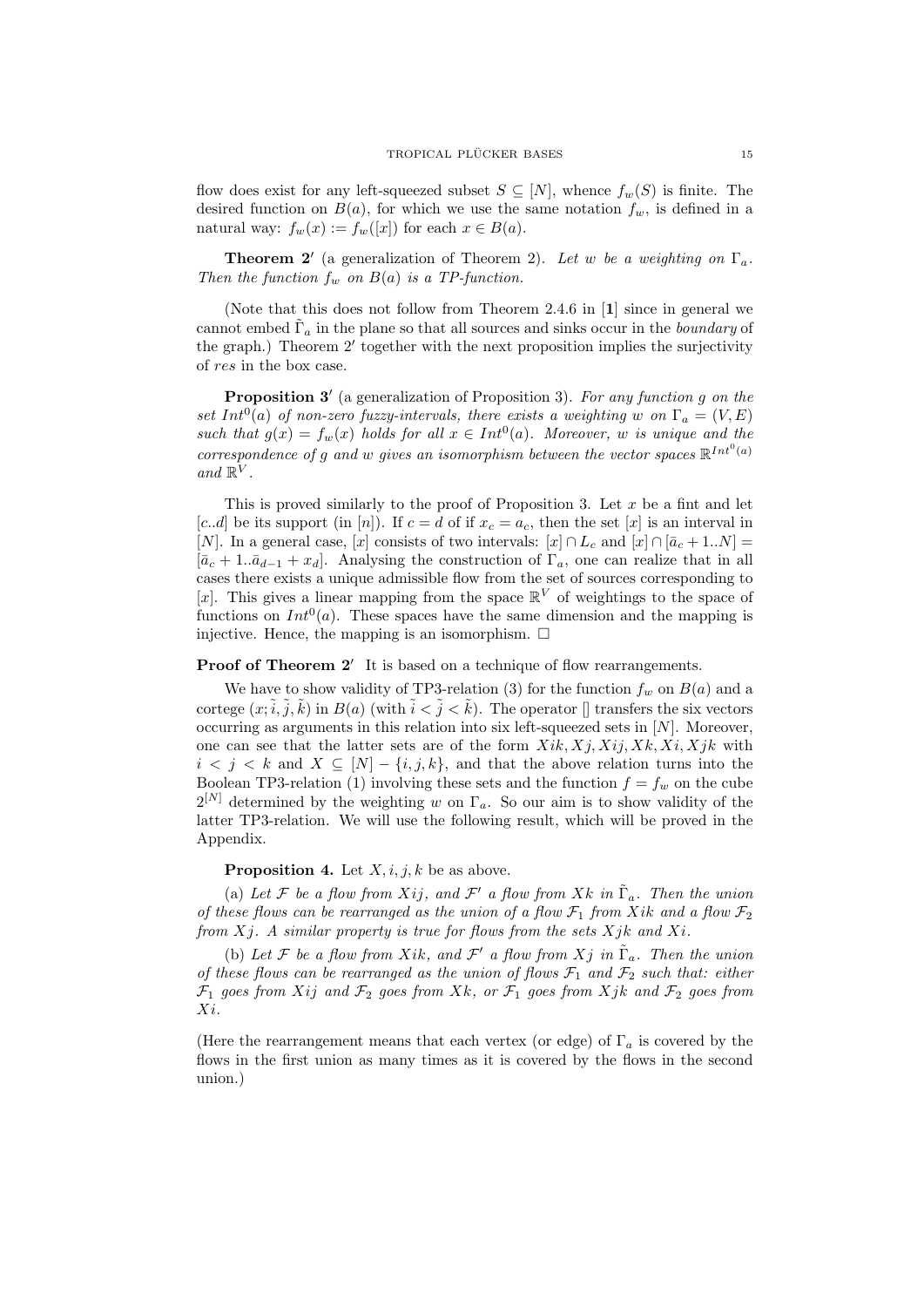Using this proposition, we finishes the proof of Theorem 2' as follows. Let  $\mathcal F$ be a flow from Xij such that  $f(Xij) = w(\mathcal{F})$ , and  $\mathcal{F}'$  a flow from Xk such that  $f(Xk) = w(\mathcal{F}')$ , where  $f := f_w$ . By (a) in Proposition 4, there exist a flow  $\mathcal{F}_1$ from Xik and a flow  $\mathcal{F}_2$  from Xj such that  $w(\mathcal{F}_1) + w(\mathcal{F}_2) = w(\mathcal{F}) + w(\mathcal{F}')$ . Since  $f(Xik) \geq w(\mathcal{F}_1)$  and  $f(Xj) \geq w(\mathcal{F}_2)$ , we have

$$
f(Xik) + f(Xj) \ge f(Xij) + f(Xk).
$$

Similarly we have the inequality

$$
f(Xik) + f(Xj) \ge f(Xjk) + f(Xi).
$$

Arguing in a similar way and using (b) in Proposition 4, we obtain

$$
f(Xik) + f(Xj) \le \max\{f(Xij) + f(Xk), f(Xi) + f(Xjk)\}.
$$

These three inequalities give the desired TP3-relation.

This completes the proof of Theorem 2' and the proof of Theorem 1.  $\Box$ 

### 5. The tropical Laurent phenomenon

Consider a TP-function f on the Boolean cube  $2^{[n]}$ , and a subset  $S \subseteq [n]$ . We have seen that the value  $f(S)$  can be computed (by use of the operations of addition, subtraction and taking the maximum) via the values  $f(I)$ , where I runs over the set Int of intervals in  $[n]$ . Thus,  $f(S)$  can be regarded as a function of variables  $f(I), I \in Int.$  Moreover, it is a piecewise linear function. A remarkable feature is that the function is convex! Equivalently, this function is a tropical Laurent polynomial. Such a behavior of TP-functions w.r.t. the standard basis is a sample of the so-called *tropical Laurent phenomenon* (cf.  $[8]$ ).

More precisely, a *tropical Laurent polynomial* (of variables  $\xi_e$ ) is the maximum of a finite collection of tropical Laurent monomials. A tropical Laurent monomial is an integer linear form of  $\xi_e$ . So a tropical Laurent polynomial is expressed as

$$
P(\xi) = \max_{j} \left( \sum_{e} a_{j,e} \xi_e \right),
$$

where the coefficients  $a_{i,e}$  are integer.

**Proposition 5.** Let f be a TP-function f on the Boolean cube  $2^{[n]}$ , and  $S \subseteq [n]$ . There exists a tropical Laurent polynomial  $P_S$  of variables associated with intervals  $I \in Int$  such that

$$
f(S) = P_S(f(I), I \in Int).
$$

Moreover, all coefficients of linear forms involved in  $P_S$  belong to  $\{-1,0,1,2\}$ .

(Note that the lower and upper bounds –1 and 2 on the 'tropical monomial' coefficients in this expression are similar to those on the exponents of face variables established by Speyer and stated in the Main Theorem of [20], where algebraic Laurent polynomials are considered.)

PROOF. We know (from Theorem 2 and Proposition 3) that f is determined by a weighting w, a function on the set V of vertices of the digraph  $\Gamma$ . More precisely,

(16) 
$$
f(S) = \max\{w(\mathcal{F}) : \mathcal{F} \in \Phi_S\},\
$$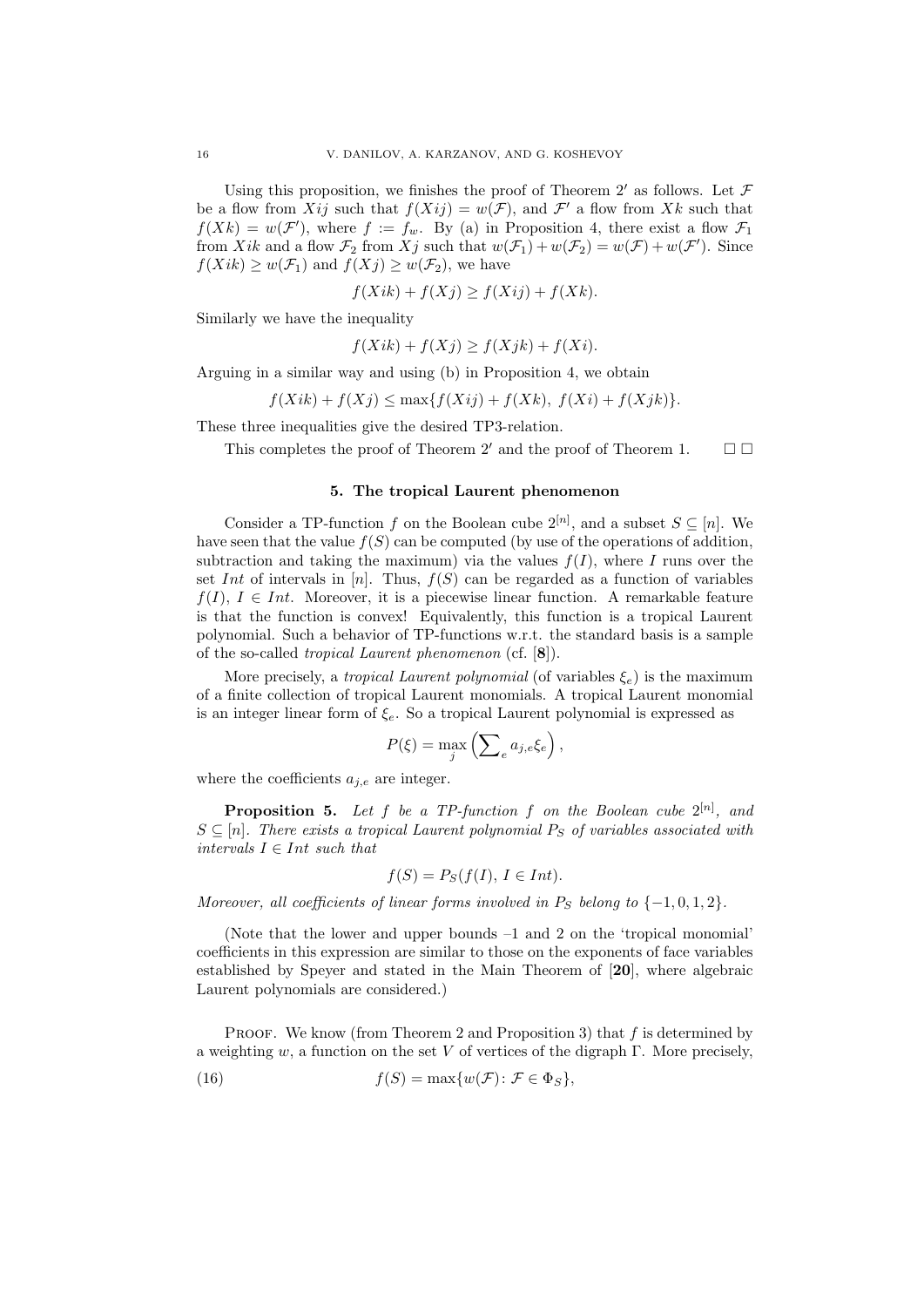where  $\Phi_S$  is the set of admissible flows going from S. Thus, we have a representation of  $f(S)$  as a tropical polynomial, but of variables  $w<sub>v</sub>$  for  $v \in V$ . Here each monomial corresponds to a flow in  $\Phi_S$ . Recall that each variable  $w_v$  is linearly expressed via the values of  $f$  on intervals (see  $(15)$ ):

(17) 
$$
w_v = \sum_{I \in Int} h_v(I) f(I),
$$

where each coefficient  $h_v(I)$  is 0, 1 or -1. Taking the sum of weights  $w_v$  over the set of vertices v covered by a flow  $\mathcal F$  and substituting it into (16), we obtain the desired tropical Laurent polynomial:

(18) 
$$
f(S) = \max_{\mathcal{F} \in \Phi_S} \left( \sum_{I \in Int} h_{\mathcal{F}}(I) f(I) \right),
$$

where  $h_{\mathcal{F}}(I) := \sum_{v \in \mathcal{F}} h_v(I)$ .

It remains to show that the coefficients  $h_{\mathcal{F}}(I)$  are between -1 and 2.

To show this, consider a path P in a flow F. For an intermediate vertex  $v = v_{pq}$ of  $P$ , we say that  $P$  makes *right turn* at  $v$  if the edge  $e$  of  $P$  entering  $v$  is horizontal (i.e.,  $e = (v_{p+1,q}, v)$ ) while the edge e' leaving v is vertical (i.e.,  $e' = (v, v_{q+1})$ ), and say that  $P$  makes left turn at  $v$  if  $e$  is vertical while  $e'$  is horizontal. Also if the first edge of  $P$  is horizontal, we (conditionally) say that  $P$  makes left turn at its beginning vertex as well. Let  $h_P$  denote the sum of functions  $h_{pq}$  over the vertices  $v_{pq}$  contained in P. The values of  $h_p$  on the intervals can be calculated by considering relations in (15) and making corresponding cancelations when moving along the path P. More precisely, one can see that

(i) if P makes left turn at  $v_{pq}$ , then  $h_P([p-q+1..p]) = 1$  and  $h_P([p-q+1..p] - 1$ . 1]) = −1 (unless  $q = 1$ , in which case the interval  $[p - q + 1..p - 1]$  vanishes);

(ii) if P makes right turn at  $v_{pq}$ , then  $h_P([p - q + 1..p]) = -1$  and  $h_P([p - q +$  $1..p-1]$ ) = 1; and

(iii)  $h_P(I) = 0$  for the remaining intervals I in [n].

This enables us to estimate the values of  $h_{\mathcal{F}}$ , i.e., of the sum of the functions  $h_P$  over the paths P in F. Consider an interval  $I = [c..d]$ . Since the paths in F are disjoint, (i)–(iii) show that there are at most two paths P such that  $h_P(I) \neq 0$ . Therefore,  $|h_{\mathcal{F}}(I)| \leq 2$ . Suppose  $h_{\mathcal{F}}(I) = -2$ . Then  $h_P(I) = h_{P'}(I) = -1$  for some (neighboring) paths  $P, P'$  in  $\mathcal F$ . In view of (i)–(iii), this can happen only if one of these paths makes right turn at the vertex  $v_{pq}$  with  $p = d$  and  $q = d - c + 1$ , while the other path makes left turn at the vertex  $v_{p+1,q+1}$ . But then P, P' must intersect (see Fig. 1(a)); a contradiction.

$$
P \downarrow P'
$$
\n(a) 
$$
v_{pq} \downarrow 0
$$
\n(b) 
$$
P
$$
\n(c) 
$$
P
$$
\n(d) 
$$
v_{pq}
$$
\n(e) 
$$
P
$$
\n(f) 
$$
P
$$
\n(g) 
$$
P
$$
\n(g) 
$$
P
$$
\n(g) 
$$
P
$$
\n(h) 
$$
P
$$
\n(i) 
$$
P
$$
\n(j) 
$$
P
$$
\n(j) 
$$
P
$$
\n(k) 
$$
P
$$
\n(k) 
$$
P
$$
\n(l) 
$$
P
$$
\n(l) 
$$
P
$$
\n(m) 
$$
P
$$
\n(m) 
$$
P
$$
\n(m) 
$$
P
$$
\n(m) 
$$
P
$$
\n(m) 
$$
P
$$
\n(m) 
$$
P
$$
\n(m) 
$$
P
$$
\n(m) 
$$
P
$$
\n(m) 
$$
P
$$
\n(m) 
$$
P
$$
\n(m) 
$$
P
$$
\n(m) 
$$
P
$$
\n(m) 
$$
P
$$
\n(m) 
$$
P
$$
\n(m) 
$$
P
$$
\n(m) 
$$
P
$$
\n(m) 
$$
P
$$
\n(m) 
$$
P
$$
\n(m) 
$$
P
$$
\n(m) 
$$
P
$$
\n(m) 
$$
P
$$
\n(m) 
$$
P
$$
\n(m) 
$$
P
$$
\n(m) 
$$
P
$$
\n(m) 
$$
P
$$
\n(m) 
$$
P
$$
\n(m) 
$$
P
$$
\n(m) 
$$
P
$$
\n(m) 
$$
P
$$
\n(m) 
$$
P
$$
\n(m) 
$$
P
$$
\n(m) 
$$
P
$$
\n(m) 
$$
P
$$
\n(m) 
$$
P
$$
\n(m) 
$$
P
$$
\n(m) 
$$
P
$$
\n(m) 
$$
P
$$
\n(m) 
$$
P
$$
\n(m) 
$$
P
$$
\n(m) 
$$
P
$$
\

FIGURE 1. (a)  $h_{\mathcal{F}}(I = [p - q + 1..p]) = -2;$  (b)  $h_{\mathcal{F}}([p - q + 1..p]) = 2.$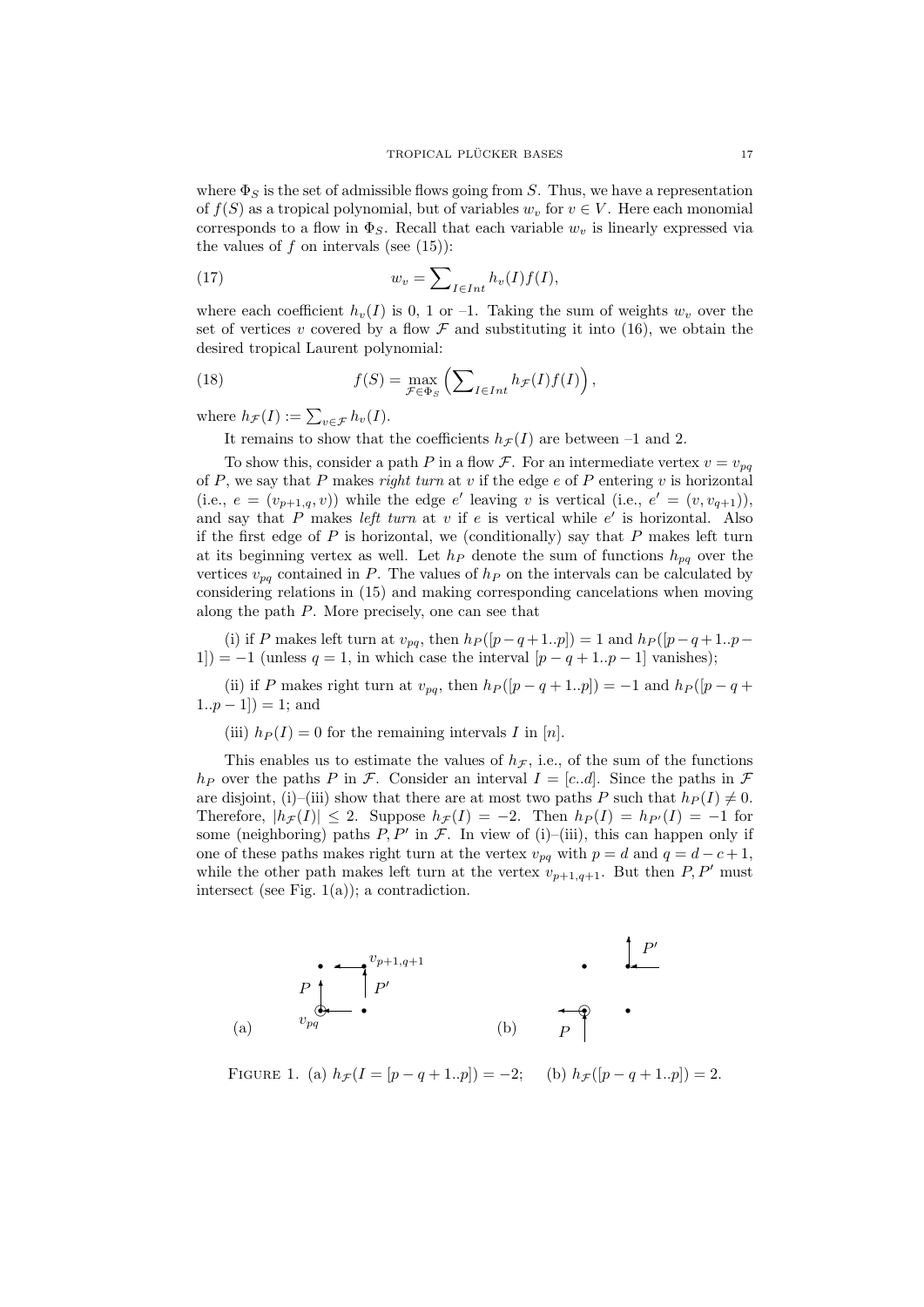Thus,  $-1 \leq h_{\mathcal{F}}(I) \leq 2$ , as required. (In fact,  $h_{\mathcal{F}}(I) = 2$  is possible; in this case there are two paths in  $\mathcal{F}$ , one making left turn at  $v_{d,d-c+1}$ , and the other making right turn at  $v_{d+1,d-c+2}$ . See Fig. 1(b).)

**Remark 4.** Each flow  $\mathcal F$  in expression (16) (or (18)) is essential. Indeed, if in the digraph  $\Gamma$  we put unit weights  $w_v$  for the vertices v covered by  $\mathcal F$  and zero weights for the other vertices, then  $\mathcal F$  is the unique maximum-weight flow in  $\Phi_S$ for this weighting. So the number of linear pieces (slopes) in (18) is just  $|\Phi_{\mathcal{S}}|$ . Next, adding an appropriate expression to each sum in the maximum, one can re-write (18) in the form

$$
f(S) = \max \left\{ \sum_{I \in Int} h'_{\mathcal{F}}(I) f(I) : \mathcal{F} \in \Phi_S \right\}
$$
  
- 
$$
\sum (f(I) : I \in Int, I \subseteq [\min(S) + 1..\max(S) - 1]),
$$

where all coefficients  $h'_{\mathcal{F}}(I)$  are nonnegative integers not exceeding 3.

Remark 5. The admissible flows figured in (18) can be replaced by somewhat simpler objects. For  $k \in \mathbb{Z}_+$ , let us say that a triangular array  $A = (a_{ij})$ ,  $1 \leq j \leq$  $i \leq k$ , is a semi-strict Gelfand-Tsetlin pattern of size k if  $a_{i,j-1} < a_{ij} \leq a_{i+1,j-1}$ holds for all  $i, j$ . (Classical Gelfand-Tsetlin patterns are defined by the non-strict inequalities in both sides.) The tuple  $a_{11} < a_{21} < \ldots < a_{k1}$  is called the *shape* of A. For each  $S \subseteq [n]$ , there is a bijection between the set  $\Phi_S$  of admissible flows going from  $S$  and the set of semi-strict GT-patterns of size  $|S|$  with the shape  $p_1 < \ldots < p_{|S|}$ , where  $S = \{p_1, \ldots, p_{|S|}\}.$ 

Indeed, given  $\mathcal{F} \in \Phi_S$ , let  $P_i$  be the path in  $\mathcal F$  beginning at  $s_{p_i}$ . Let  $V_i$  be the set of vertices entered by vertical edges of  $P_i$  plus the source  $s_{p_i}$ . The second coordinate of the vertices in  $V_i$  runs from 1 through i (along  $P_i$ ) and we denote these vertices as  $v_{a_{ij},j}$ ,  $j = 1, \ldots, i$ . Then the admissibility of  $\mathcal F$  implies that the arising triangular array  $(a_{ij})$  is a semi-strict GT-pattern of size |S|. Conversely, given a semi-strict pattern A of size k with  $a_{k1} \leq n$ , one can uniquely construct an admissible flow  $\mathcal F$  in which the vertices entered by vertical edges are just  $v_{a_{ij},j}$  for  $i = 1, ..., k$  and  $j = 2, ..., i$ , and the sources are  $v_{a_{i1},1} = s_{a_{i1}}, i = 1, ..., k$ .

For a semi-strict GT-pattern A of shape  $p_1 < \ldots < p_k \le n$  and a TP-function f on  $2^{[n]}$ , define

$$
\hat{f}(A) := \sum_{i,j} \Delta f([a_{ij} - j + 1..a_{ij}]),
$$

where for an interval  $I = [c..d]$ ,

$$
\Delta f(I) := f(I) + f(I - \{c, d\}) - f(I - \{c\}) - f(I - \{d\})
$$

if  $c < d$ , and  $\Delta f(I) := f(I)$  if  $c = d$  (assuming  $f(\emptyset) = 0$ ). One can check that for an admissible flow  $\mathcal F$  and its corresponding semi-strict GT-pattern A,  $\hat f(A)$  is equivalent to  $\sum_{I \in Int} h_{\mathcal{F}}(I)$ . This and Proposition 5 give the following

**Corollary 2.** For a TP-function f on  $2^{[n]}$  and a subset  $S = \{p_1, \ldots, p_{|S|}\} \subseteq [n]$ with  $p_1 < \ldots < p_{|S|}$ , one holds

$$
f(S) = \max\{\hat{f}(A)\},\
$$

where the maximum is taken over all semi-strict GT-patterns A with the shape  $p_1 < \ldots < p_{|S|}.$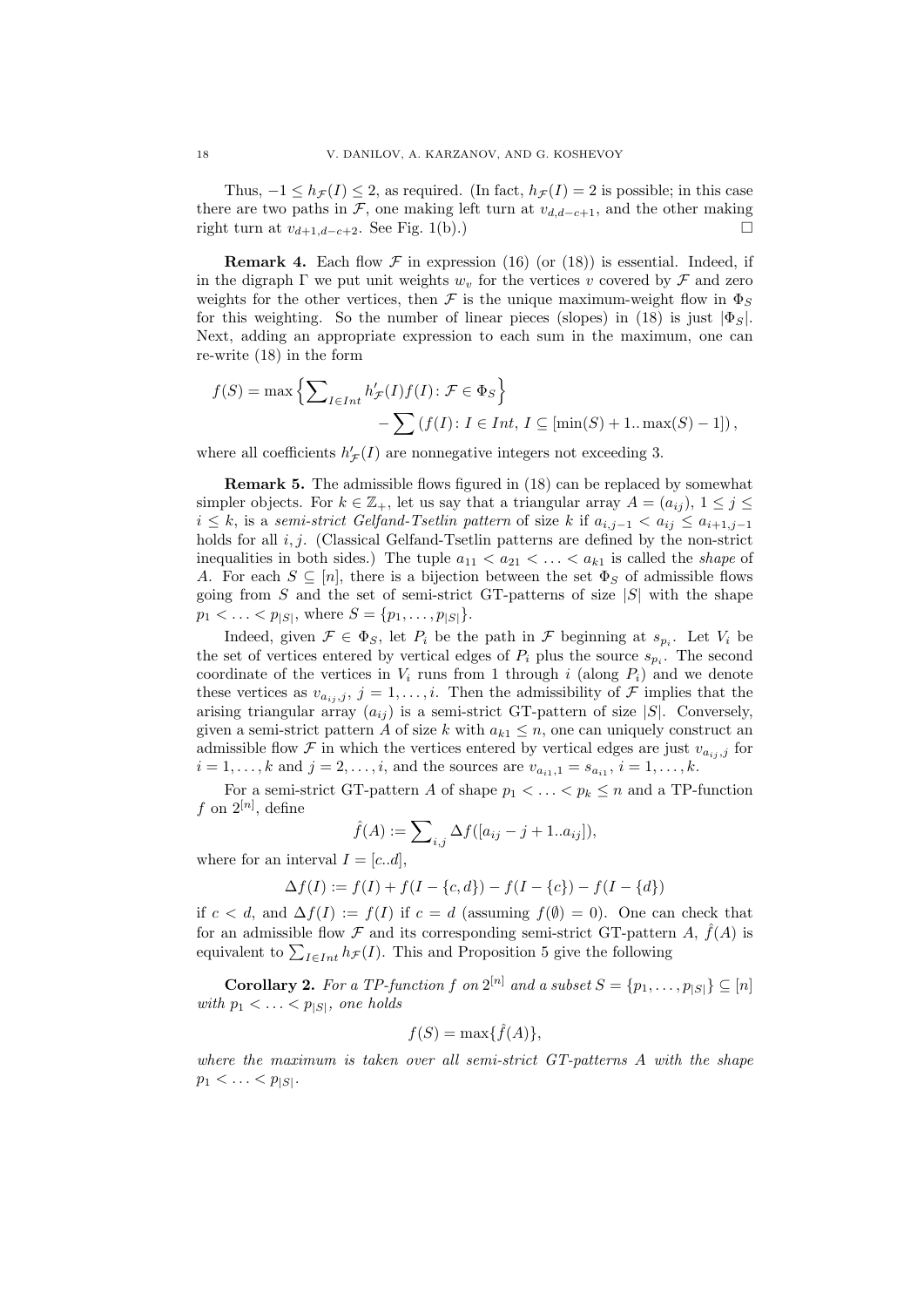**Remark 6.** In the case of a truncated Boolean cube  $B_m^{m'}(1^n)$ , the tropical Laurentness property for the TP-functions w.r.t. the standard basis  $\beta$  is shown in a similar way as for the entire cube  $2^{[n]}$ . Then Proposition 5 is generalized as follows (see  $[2]$ ).

**Proposition 6.** Let f be a TP-function on a truncated Boolean cube  $B =$  $B_m^{m'}(1^n)$ , and let  $S \in B$ . Then

$$
f(S) = \max_{\mathcal{F}} \left( \sum_{X \in \mathcal{B}} h_{\mathcal{F}}(X) f(X) \right),
$$

where B is the standard basis for B. Also each coefficient  $h_{\mathcal{F}}(X)$  in this expression is in  $\{-1, 0, 1, 2\}$ .

Finally, using a similar approach and considering flows in the digraph  $\Gamma_a$  defined in Subsection 4.2, one can show the tropical Laurentness property for the TPfunctions on a box (see [2] for details).

**Proposition 7.** Let f be a TP-function on a box  $B(a)$ , and let  $x \in B(a)$ . Then the value  $f(x)$  is expressed as

$$
f(x) = \max_{\mathcal{F}} \left( \sum\nolimits_{I \in Int(a)} h_{\mathcal{F}}(I) f(I) \right)
$$

(where F concerns flows in  $\Gamma_a$ ), and all coefficients  $h_{\mathcal{F}}(I)$  are in {-1,0,1,2}.

## 6. Bases and rhombus tilings

So far we have been concerned only with the standard basis. In this section we confine ourselves by considering an entire *n*-dimensional box  $B(a)$  and deal with a class of bases that can be produced from the standard basis by a series of elementary transformations and have a nice graphical representation. (Recall that a (TP-)basis for  $B(a)$  is a subset  $\mathcal{B} \subseteq B(a)$  such that the restriction map  $res: \mathcal{TP}(B(a)) \to \mathbb{R}^{\mathcal{B}}$ is a bijection.)

Suppose that a basis  $\mathcal{B}$  for  $B(a)$  contains the four vectors occurring in the right hand side of an instance of TP3-relation (3) and one vector in the left hand side, i.e., vectors  $x + 1_i + 1_j$ ,  $x + 1_k$ ,  $x + 1_j + 1_k$ ,  $x + 1_i$  and  $x' \in \{x + 1_i + 1_k, x + 1_j\}$ for some  $x \in B(a)$  and  $i < j < k$ . It is easy to see that replacing in B the element x' by the other element x'' of  $\{x+1_i+1_k, x+1_j\}$  (which is, obviously, not in B) makes a basis as well. Such a transformation is said to be a  $(TP3-)mutation$ , or a flip, of  $\mathbb B$  and we use notation  $x' \leadsto x''$  for it.

Thus, starting from the standard basis  $Int(a)$  (consisting of the fuzzy-intervals), one can produce other bases by making arbitrary sequences of flips. Let  $\mathcal{M} = \mathcal{M}(a)$ be the set of all bases obtained in this way. (It is open for us whether  $M$  contains *all* bases for  $B(a)$ .)

We are interested in a certain subclass of  $M$ . It concerns a special sort of mutations. More precisely, for  $x, i, j, k$  as above, we allow to apply the mutation  $x' \rightsquigarrow x''$  only if the vectors x and  $x+1_i+1_j+1_k$  belong to the basis B as well. In this case we (conditionally) call the mutation (flip) normal and use the same adjective for a basis obtained by a series of such mutations from  $Int(a)$ . It turns out that the normal bases one-to-one correspond to the rhombus tilings of the zonogon related to  $B(a)$ . A rhombus tiling is constructed as follows.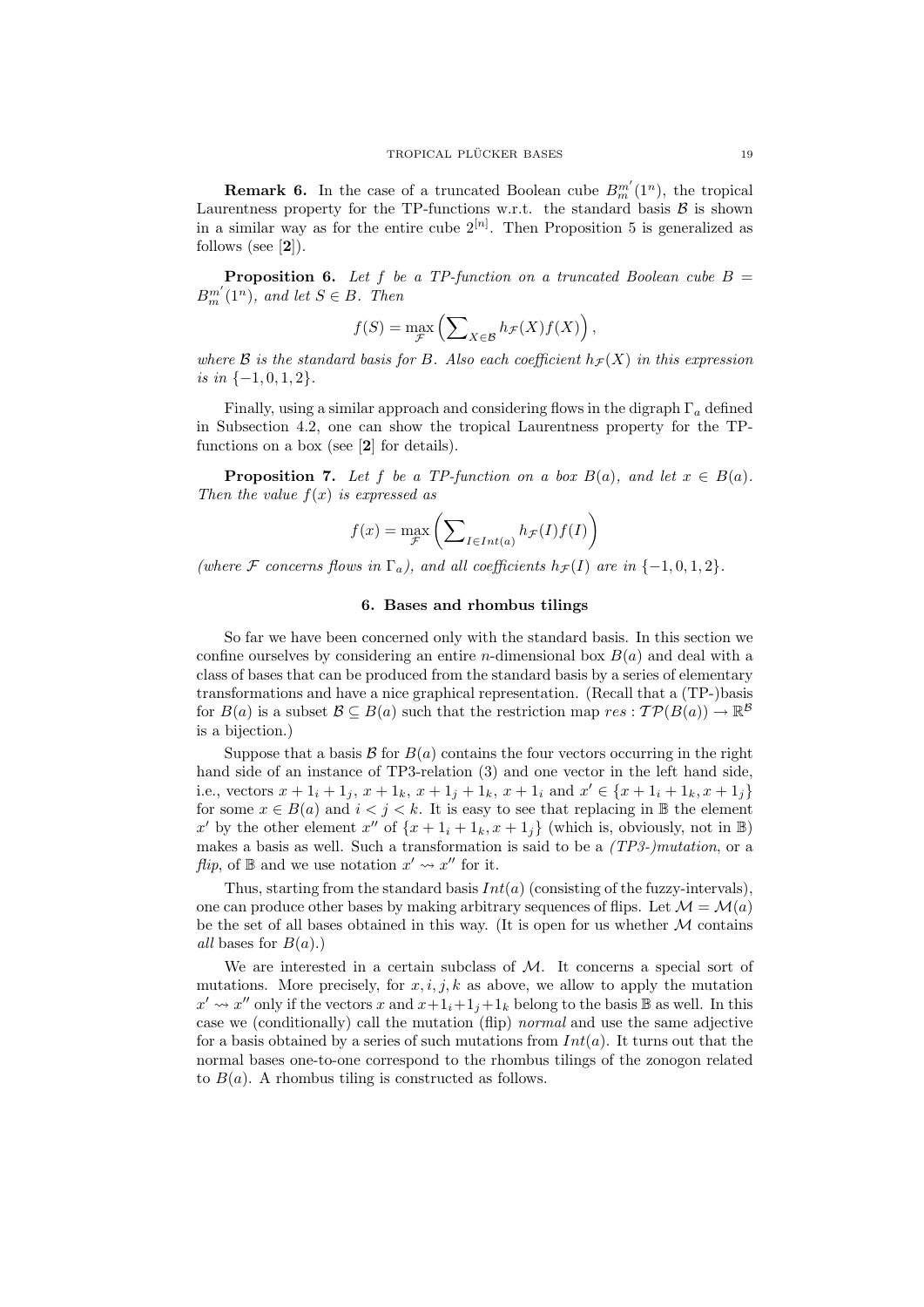In the upper half-plane  $\mathbb{R} \times \mathbb{R}_+$ , take *n*-vectors  $\xi_1, \ldots, \xi_n$  so that: (i) these vectors have Euclidean norm 1 and are ordered clockwise around  $(0, 0)$ , and (ii) all integer combinations of these vectors are different. Then the set

$$
Z(a) := \{ \lambda_1 \xi_1 + \ldots + \lambda_n \xi_n : 0 \le \lambda_i \le a_i, \ i = 1, \ldots, n \}
$$

is a 2n-gone (when  $a_i > 0$  for all i). Moreover, it is a zonogon, that is, the sum of *n* segments  $[0, a_i \xi_i], i = 1, \ldots, n$ . Also it is the image of a linear projection  $\pi$  of the convex box  $\prod_{i \in [n]} [0, a_i] = \text{conv } B(a)$  into the plane, namely,  $\pi(x) = x_1 \xi_1 + \ldots +$  $x_n\xi_n$ .

A *rhombus tiling*  $D$  is a subdivision of the zonogon  $Z(a)$  into rhombi with side length 1. It is easy to see that these rhombi have the form  $q + {\lambda_i \xi_i + \lambda_j \xi_j : 0 \leq \lambda_i \xi_j \xi_j}$  $\lambda_i, \lambda_j \leq 1$  for some  $i < j$  and a point  $q \in \pi(B(a))$ . The tiling D can also be regarded as a directed planar graph whose vertices and edges are the vertices and side segments of the rhombi, respectively. Each edge  $e$  corresponds to a parallel translation of some vector  $\xi_i$  and is directed accordingly. Two instances are illustrated in Fig. 2.



FIGURE 2. Two instances of tilings for  $n = 4$  and  $a = (1, 1, 2, 1)$ .

Especially we are interested in the vertex set  $V(D)$  of D because, as we shall see later, its pre-image  $\pi^{-1}(V(D))$  gives a basis for  $B(a)$ . For example, the standard basis for  $B(a)$  corresponds to the 'standard rhombus tiling' drawn in the left side of Fig. 2.

The *standard rhombus tiling* can be constructed by induction. Assume  $a_1 > 0$ and let D' be the standard rhombus tiling of the zonogon  $Z(a - 1<sub>1</sub>)$ . The zonogon  $Z(a)$  is the sum of the zonogon  $Z(a-1<sub>1</sub>)$  and the segment [0,  $\xi_1$ ]. In other words,  $Z(a)$  is the union of  $Z(a-1<sub>1</sub>)$  and the strip  $L+[0, \xi<sub>1</sub>]$ , where L is the left half of the boundary of  $Z(a-1)$ . Now the standard tiling D of  $Z(a)$  is obtained by adding to D' all rhombi of the form  $E + [0, \xi_1]$ , where E runs over all unit segments of L. See the picture below. If  $a_1 = 0$ , we work with  $a_2$ , and so on.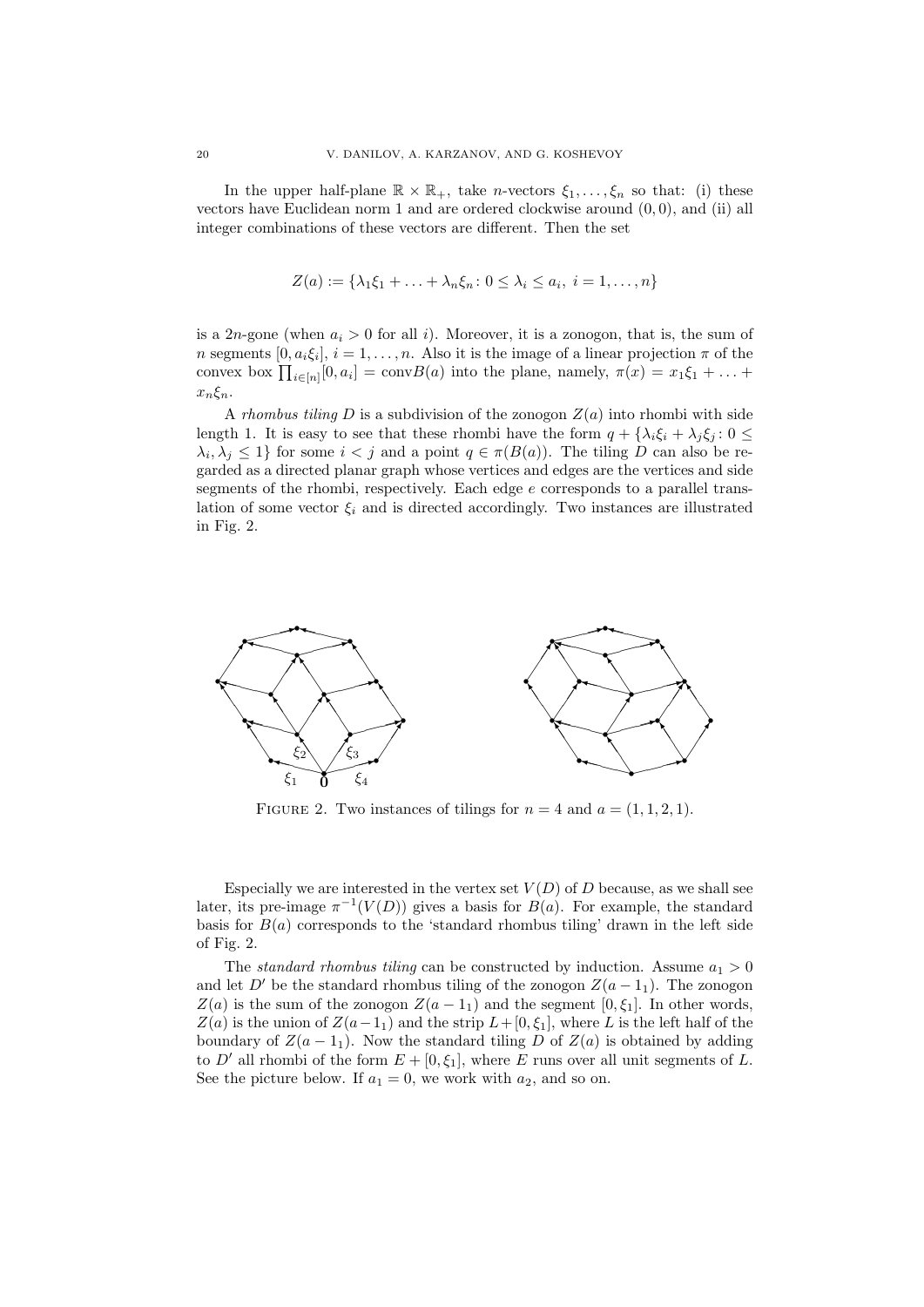

A similar induction is used to show that the vertices of the standard tiling correspond to the fuzzy-intervals in  $B(a)$ . Such a correspondence takes place in a general case.

**Theorem 3.** For any rhombus tiling D, the set  $V(D)$  is a basis for the box  $B(a).$ 

To prove this theorem, we define the operation of flip for rhombus tilings. Then we show that for every rhombus tiling  $D$ , there is a series of downward flips which transform D into the standard tiling.

Let us first consider the case of 3-dimensional Boolean cube  $C_3 = B(1,1,1)$ . The corresponding zonogon  $Z(1,1,1)$  is a hexagon. There are two rhombus tilings for it, and a flip is just the transformation of one to the other. See the picture:



The upward flip changes the point  $\xi_2$  by the point  $\xi_1+\xi_3$  whereas the *downward* flip makes the inverse change (these terms are borrowed from [11]). The  $\gamma$ -tiling of the hexagon corresponds to the standard basis  $\{\emptyset, 1, 2, 3, 12, 23, 123\}$  for  $C_3$ , whereas the  $\lambda$ -tiling corresponds to the basis  $\{\emptyset, 1, 3, 12, 13, 23, 123\}$ . Thus, flips on the tilings match flips on the bases for  $C_2$ .

Return to a general box  $B(a)$ . Suppose that a rhombus tiling D of  $Z(a)$  contains a (little) hexagon H; then H is the zonogon of a 3-dimensional cube  $x+B(1_i, 1_j, 1_k)$ (where  $i < j < k$ ) lying in  $B(a)$ . This H is subdivided into three rhombi in D, and the flip in H results into another tiling  $D'$  of  $Z(a)$ . If the subdivision of H has the  $\gamma$ -configuration and  $V(D)$  is a basis for  $B(a)$ , then  $x+1_j \rightsquigarrow x+1_i + 1_k$  is a normal mutation (in view of  $x, x + 1_i + 1_j + 1_k \in V(D)$ ), and therefore,  $V(D')$  is again a basis for  $B(a)$  (we identify a subset of  $B(a)$  and its image by  $\pi$  in  $Z(a)$ ). Similarly for the  $\lambda$ -subdivision.

It remains to make the last step and to prove the following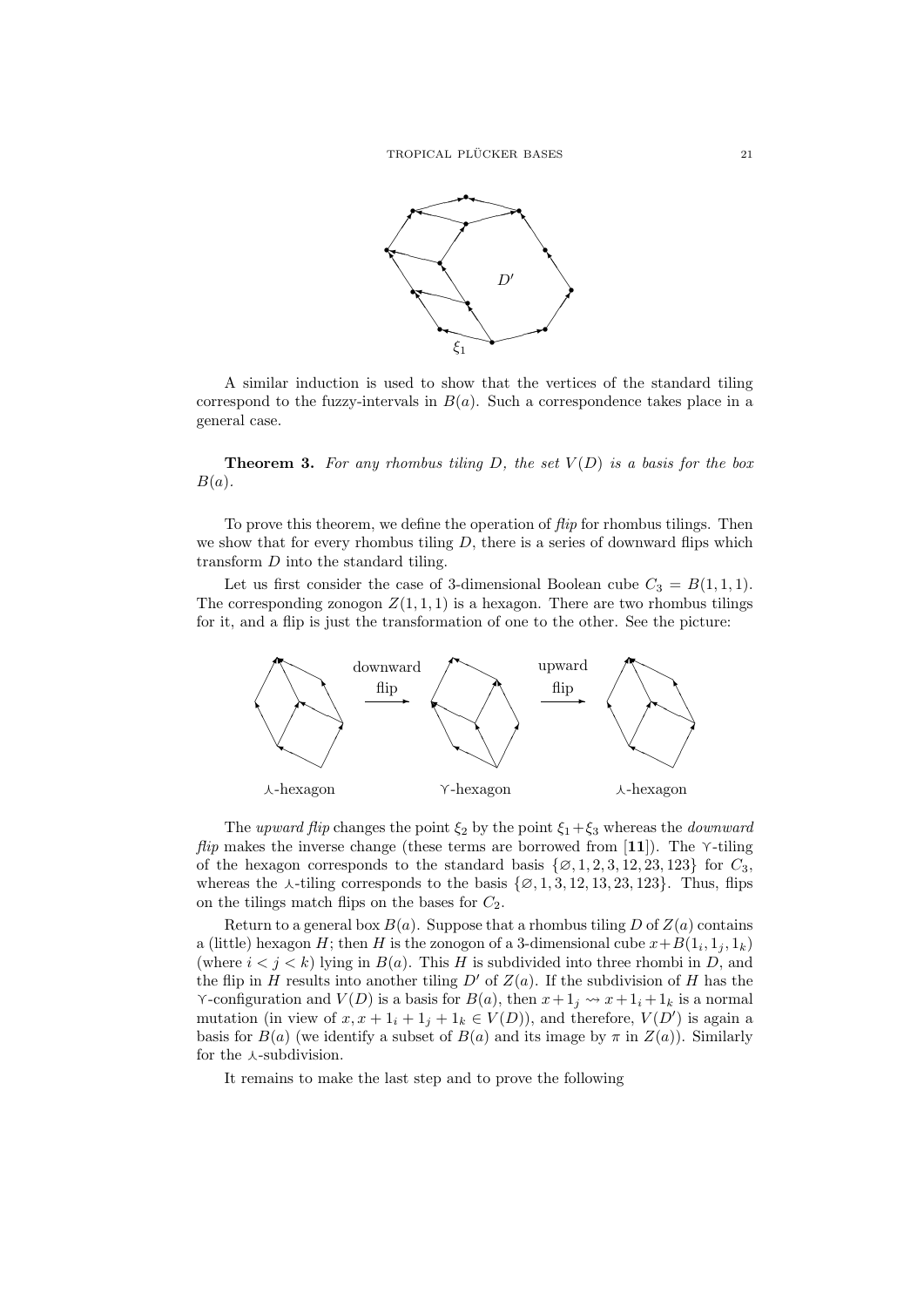Proposition 8. Starting from any tiling D, one can reach the standard tiling by a series of downward flips.

This assertion is proved in [11]; for completeness of our description we give a proof following a method in that paper. (An alternative proof of Proposition 8 using wirings and additional results on rhombus tilings are given in [2].)

If a tiling D contains a hexagon H of  $\lambda$ -form, then the downward flip in H results in a tiling whose total height of vertices is smaller, where the *height*  $h(v)$  of a vertex  $v = a'_1 \xi_1 + \ldots + a'_n \xi_n$  is  $a'_1 + \ldots + a'_n$  (or the length of a path from the minimal vertex 0 to v). So we can consider a tiling without  $\lambda$ -hexagons.

**Claim.** Let a tiling D of  $Z(a)$  have no  $\lambda$ -hexagon. Then D is the standard rhombus tiling of  $Z(a)$ .

**Proof of the claim** Consider a vertex v of D, and let  $(u_1, v), \ldots, (u_k, v)$  be its entering edges, in this order around v. Suppose that  $k \geq 3$  and consider the second edge  $(u_2, v)$ . One can see that the vertex  $u_2$  has only one leaving edge, namely,  $(u_2, v)$ , and that  $u_2$  cannot belong to the boundary of  $Z(a)$ . These facts imply that  $u_2$  has at least two entering edges. Moreover, the number of these edges is more than two; for otherwise  $u_2$  belongs to exactly three rhombi, and these rhombi form a  $\lambda$ -hexagon. So we can take  $u_2$  instead of v, and so on (every time decreasing the height of a vertex). This implies that  $D$  has no vertices with three or more entering edges at all.

Now let  $R$  be the set of rhombi of D that have a common edge with the left half L of the boundary of  $Z(a)$ . Going along L from the maximal vertex  $a_1\xi_1+\ldots+a_n\xi_n$ to the minimal vertex 0 and using the above property, it is not difficult to conclude that the union of rhombi in R forms the strip  $L + [0, \xi_1]$  (assuming  $a_1 > 0$ ). Then the rest of  $Z(a)$  is the zonogon  $Z(a-1<sub>1</sub>)$ , and now the claim follows by induction on  $|a|$ .

This completes the proofs of Proposition 8 and Theorem 3.

Next we show one more fact about rhombus tilings (it will be used in next sections). Imagine that the box  $B(a)$  contains a sub-box  $B(p, p') := p + B(a')$ , where  $a' = p' - p$ . Projecting it to the plane, we obtain the sub-zonogon  $Z' = \pi(p) + Z(a')$ in  $Z(a)$ .

**Proposition 9.** Any tiling D' of the sub-zonogon Z' corresponding to  $B(p, p')$ (with  $0 \le p \le p' \le a$ ) can be extended to a tiling of  $Z(a)$ .

(In [11], this is proved for the case when  $Z'$  is a hexagon.)

PROOF. One may assume that the sub-box  $B(p, p')$  is smaller than  $B(a)$ . Then  $B(p, p')$  is contained in one of the following sub-boxes:

$$
B'_i := B(1_i, a)
$$
 or  $B''_i := B(0, a - 1_i), i = 1, ..., n.$ 

Let for definiteness  $B(p, p')$  be contained in some  $B'_i$ . By induction on the size of a box, the tiling  $D'$  of  $Z'$  can be extended to a tiling  $D''$  of the zonogon  $Z'' = Z(1_i, a)$ . So it suffices to extend D'' to a tiling of  $Z(a)$ . Note that  $Z(a)$  is  $Z'' + [-\xi_i, 0]$ . Then the desired tiling for  $Z(a)$  is obtained by adding to D'' the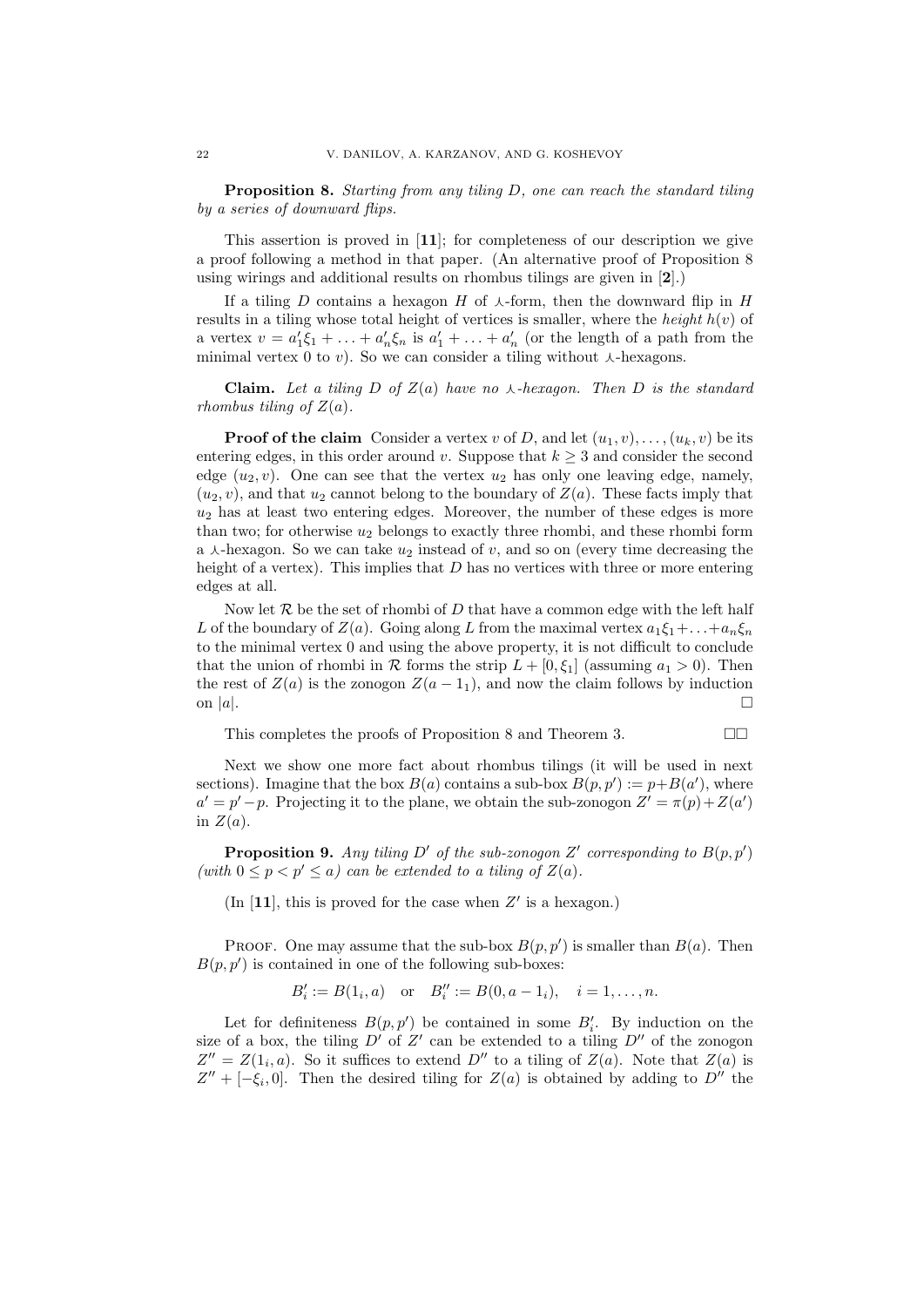(unique) tiling of the strip  $L + [-\xi_i, 0]$ , where L is the part of boundary of Z'' 'visible in the direction  $\xi_i$ ' (see the picture).



When  $B(p, p')$  is contained in a box  $B_i''$ , we argue in a similar way.

**Proposition 10.** Let  $B \subset B'$  be two truncated boxes. Then any TP-function  $f$  on  $B$  can be extended to a TP-function  $f'$  on  $B'$ .

PROOF. We may assume that  $B'$  is an entire box. Due to Corollary 1, one may assume that  $B$  is an entire box as well. These  $B'$  and  $B$  correspond to a zonogon  $Z'$  and its sub-zonogon  $Z$ , respectively.

Let D be a tiling of Z, e.g., the standard one. By Theorem 3,  $V(D)$  is a basis for B; let  $f_0$  be the restriction of f to this basis. By Proposition 9, there is a tiling D' of Z' extending D; then  $V(D) \subset V(D')$ . Again by Theorem 3,  $V(D')$  is a TP-basis for B'. Extend  $f_0$  to a function  $g_0$  on  $V(D')$ . Then  $g_0$  determines a TP-function g on B', and this g coincides with f within B.

**Remark 7.** An interesting open problem is: given a subset  $X \subseteq B(a)$ , decide whether or not X can be extended to a TP-basis for  $B(a)$ . A similar problem concerning normal bases has a solution (recall that the normal bases are those corresponding to the rhombus tilings). More precisely, it is shown in [15] (see also [2]) that X is extendable to a normal basis (equivalently,  $\pi(X)$  is extendable to the vertex set of a tiling of  $Z(a)$ ) if and only if X satisfies the following betweenness condition:

(Btw) for any two points  $x, x' \in X$  and any  $i, k \in [n]$ , if  $x_i < x'_i$  and  $x_k < x'_k$ , then  $x_j \leq x'_j$  holds for each j between i and k (i.e.,  $\min\{i,k\} < j < \max\{i,k\}$ ).

The simplest example of violation of this condition is the set consisting of the points 2 and 13 in the Boolean cube  $2^{[3]}$ ; we know that they cannot simultaneously occur in the same rhombus tiling.

### 7. Submodular TP-functions

In this section we consider TP-functions on a box  $B(a)$  with the additional property of submodularity. We demonstrate that a TP-function is submodular if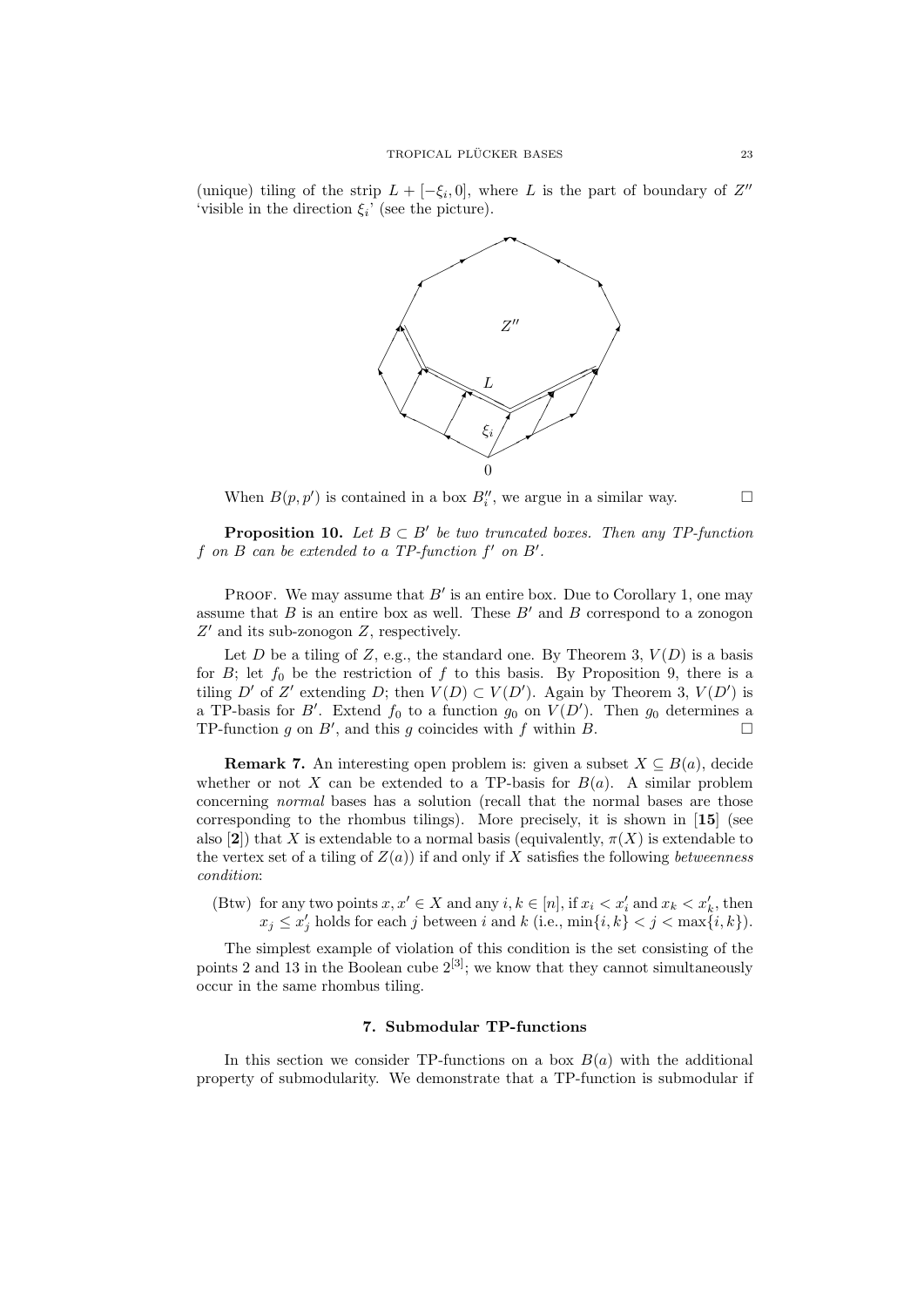and only if its restriction to the standard basis (the set of fuzzy-intervals)  $Int(a)$  is such.

Recall that a function f on a lattice  $\mathcal{L}$ , with meet operation  $\wedge$  and join operation  $\vee$ , is called *submodular* if it satisfies the *submodular inequality* 

$$
f(\alpha) + f(\beta) \ge f(\alpha \wedge \beta) + f(\alpha \vee \beta)
$$

for each pair  $\alpha, \beta \in \mathcal{L}$ . (When a part  $\mathcal{L}'$  of the lattice is considered, the submodular inequality is imposed whenever all  $\alpha, \beta, \alpha \vee \beta, \alpha \wedge \beta$  occur is  $\mathcal{L}'$ .)

The lattice operations on a box  $B(a)$  are defined in a natural way (coordinatewise). A simple fact is that a function f on the lattice  $B(a)$  is submodular if and only if

(19) 
$$
f(x+1_i) + f(x+1_j) \ge f(x) + f(x+1_i+1_j)
$$

holds for all  $x, i, j$  ( $i \neq j$ ) such that all four vectors involved belong to  $B(a)$ .

**Theorem 4.** A TP-function f on a box  $B(a)$  is submodular if and only f it is submodular on the standard basis  $Int(a)$ . The latter means that (19) holds whenever  $i \neq j$  and the four vectors occurring in it belong to Int(a).

PROOF. We use results on rhombic tilings from Section 6.

Consider elements  $x, x+1_i, x+1_j, x+1_i+1_j$  of  $B(a)$   $(i \neq j)$ . Their images in the zonogon  $Z(a)$  form a (little) rhombus, and by Proposition 10, this rhombus belongs to some tiling of  $Z(a)$ . In other words, the above four elements are contained in some normal basis for  $B(a)$ . In light of this, we can reformulate the theorem (and thereby slightly strengthen it) by asserting that if a TP-function  $f$  is submodular with respect to some normal basis  $\mathcal{B}$  (or its corresponding tiling), then f is submodular w.r.t. any other normal basis. (When saying that f is submodular w.r.t.  $\mathcal{B}$ , we mean that (19) holds whenever the four vectors there belong to  $\beta$ . The theorem considers as  $\beta$  the standard basis  $Int(a)$ .)

Next, we know (see Proposition 8) that making flips, one can reach any normal basis from a fixed one. Therefore, it suffices to show that the submodularity is maintained by flips.

In other words, it suffices to prove the theorem for the simplest case when  $B(a)$ is the 3-dimensional Boolean cube  $C = 2^{[3]}$ . In this case, the standard basis Int consists of the sets  $\emptyset$ , 1, 2, 3, 12, 23, 123, the submodularity on *Int* involves the three rhombi of the corresponding tiling, and one has to check the submodularity for the three rhombi arising under the mutation  $2 \rightarrow 13$ ; see the picture.

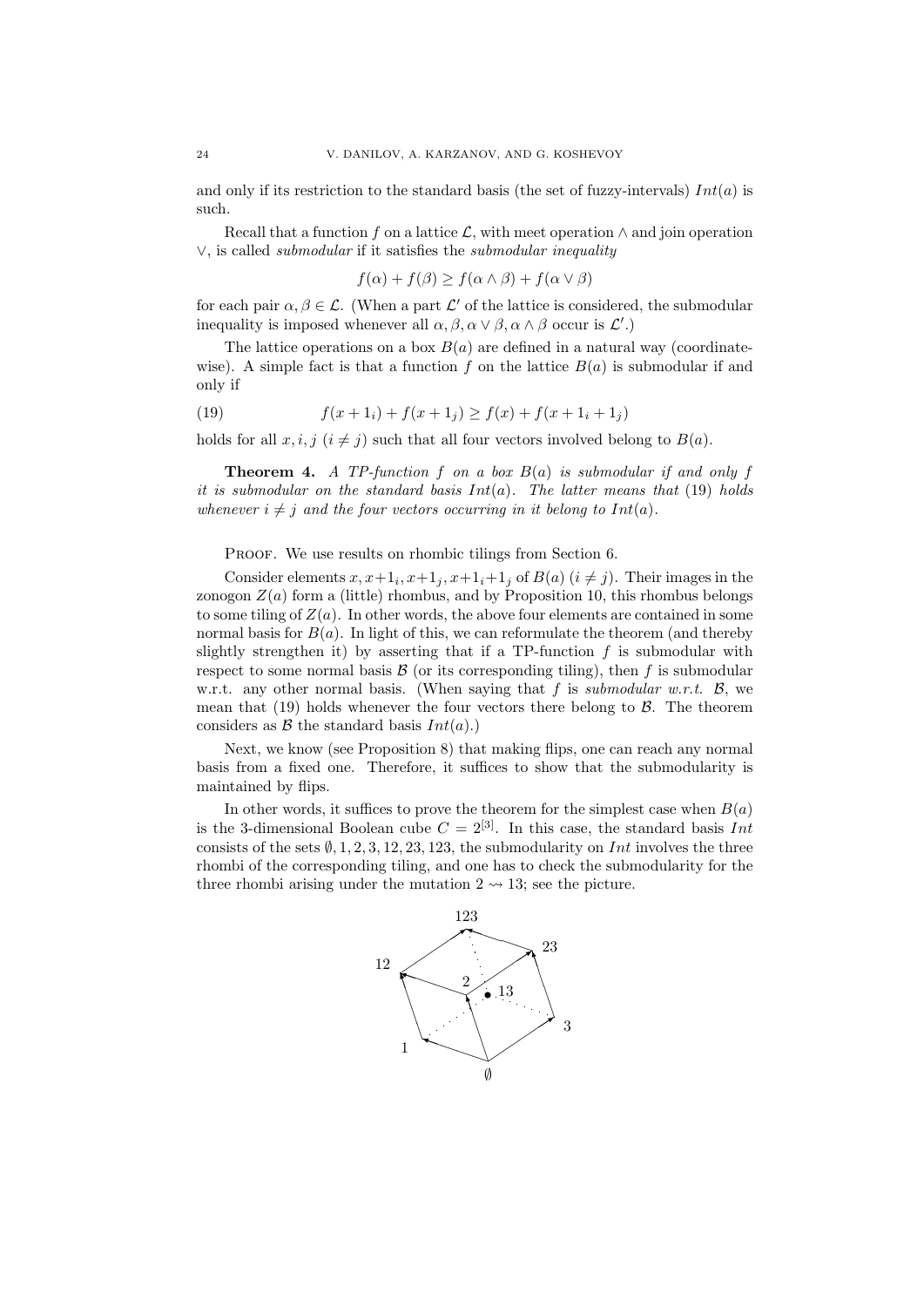Let f be a TP-function on  $C$ , i.e., f satisfies

(20) 
$$
f(2) + f(13) = \max\{f(1) + f(23), f(3) + f(12)\}.
$$

The submodularity on  $Int$  reads as:

(21) 
$$
f(\emptyset) + f(23) \leq f(2) + f(3);
$$

(22) 
$$
f(\emptyset) + f(12) \leq f(1) + f(2);
$$

(23)  $f(2) + f(123) < f(12) + f(23)$ .

We show that  $(20)$ – $(23)$  imply the submodular inequalities for the other three rhombi, as follows. Adding  $f(1)$  to (both sides of) (21) gives

$$
f(1) + f(23) \le f(2) + f(3) - f(\emptyset) + f(1).
$$

Adding  $f(3)$  to  $(22)$  gives

$$
f(3) + f(13) \le f(1) + f(2) - f(\emptyset) + f(3).
$$

Substituting these inequalities into (20), we obtain

$$
f(2) + f(13) = \max(f(1) + f(23), f(3) + f(12)) \le f(1) + f(2) + f(3) - f(\emptyset),
$$

which implies the submodular inequality for the rhombus on  $\emptyset$ , 1, 3, 13:

$$
f(\emptyset) + f(13) \le f(1) + f(3).
$$

Arguing similarly, one obtains the submodular inequalities for the rhombi on 1, 12, 13, 123 and on 3, 13, 23, 123. More precisely:

$$
f(1) + f(123) \le f(1) + f(12) + f(23) - f(2)
$$
 (by (23))  

$$
\le f(2) + f(13) + f(12) - f(2)
$$
 (by (20))  

$$
= f(13) + f(12);
$$

and

$$
f(3) + f(123) \leq f(3) + f(12) + f(23) - f(2)
$$
 (by (23))  

$$
\leq f(2) + f(13) + f(23) - f(2)
$$
 (by (20))  

$$
= f(13) + f(23).
$$

(Note that if needed, one can reverse the arguments to obtain  $(21)–(23)$  from the other three inequalities.)  $\Box$ 

Remark 8. If we replace in Theorem 4 the submodularity condition by the corresponding supermodularity condition (i.e., replace  $\geq$  by  $\leq$ ), then the TP-function f need not be supermodular globally, even in the Boolean case with  $n = 3$ . A counterexample is the function on  $2^{[3]}$  taking value 0 on  $\{\emptyset\}, 1, 2, 3, 12$  and value 1 on 13, 23, 123 (the supermodularity is violated for the sets 13 and 23). On the other hand, one can show that a version of the theorem concerning modular TP-functions is valid.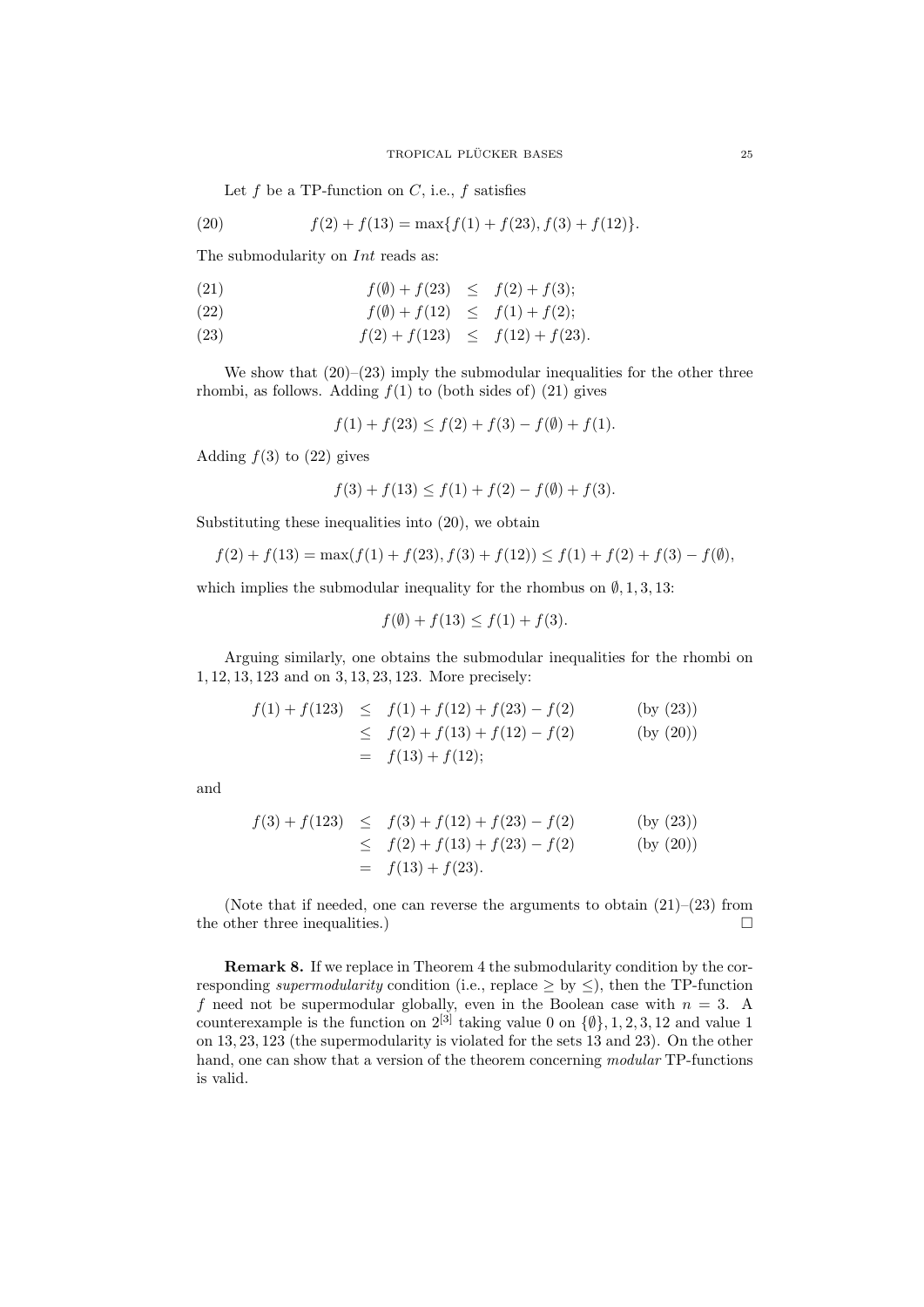#### 8. Skew-submodular TP-functions

In this section we show that another important property can also be TPpropagated from the standard basis to the entire box.

**Definition.** We say that a function f on a box  $B(a)$  is skew-submodular if

(24) 
$$
f(x+1_i+1_j) + f(x+1_j) \ge f(x+1_i) + f(x+2_j)
$$

for all  $x, i, j$   $(i \neq j)$  such that all four vectors involved are in  $B(a)$ .

Here  $2<sub>i</sub>$  stands for  $2 \cdot 1<sub>i</sub>$ , and i, j need not be ordered. So the skew-submodularity imposes a restriction on f within each sub-box of the form  $B(x, x+1<sub>i</sub>+2<sub>i</sub>)$  in  $B(a)$ . The picture below illustrates the corresponding tiling of the zonogon  $Z(1_i+2_j)$  when  $i < j$  (on the right) and  $j < i$  (on the left); here the skew-submodular condition reads as  $f(B) + f(C) \ge f(A) + f(D)$ .



In fact, one can regard  $(24)$  as a degenerate form of the TP3-relation  $(3)$ . Indeed, putting  $j = k$  in (3), we obtain

$$
f(x+1i+1j) + f(x+1j) = \max\{f(x+1i+1j) + f(x+1j), f(x+2j) + f(x+1i)\},\
$$

which is just equivalent to  $(24)$ .

**Theorem 5.** A TP-function f on a box  $B(a)$  is skew-submodular if and only if its restriction to the standard basis  $Int(a)$  is skew-submodular (in the sense that holds whenever  $i \neq j$  and the four vectors occurring in it belong to Int(a)). Furthermore, a skew-submodular f satisfies the additional relation

(25)  $f(x+1_i+1_j)+f(x+1_j+1_k) \ge f(x+1_i+1_k)+f(x+2_j),$ 

where  $i, j, k$  are different.

PROOF. Arguing as in the previous section and using Propositions 8 and 9, we reduce the task to examination of the 3-dimensional boxes  $B(1, 1, 2)$ ,  $B(1, 2, 1)$  and  $B(2, 1, 1)$ . Below we consider the case  $B(1, 2, 1)$  (in the other two cases, the proof is analogous and we leave it to the reader as an exercise). This case is illustrated in the picture: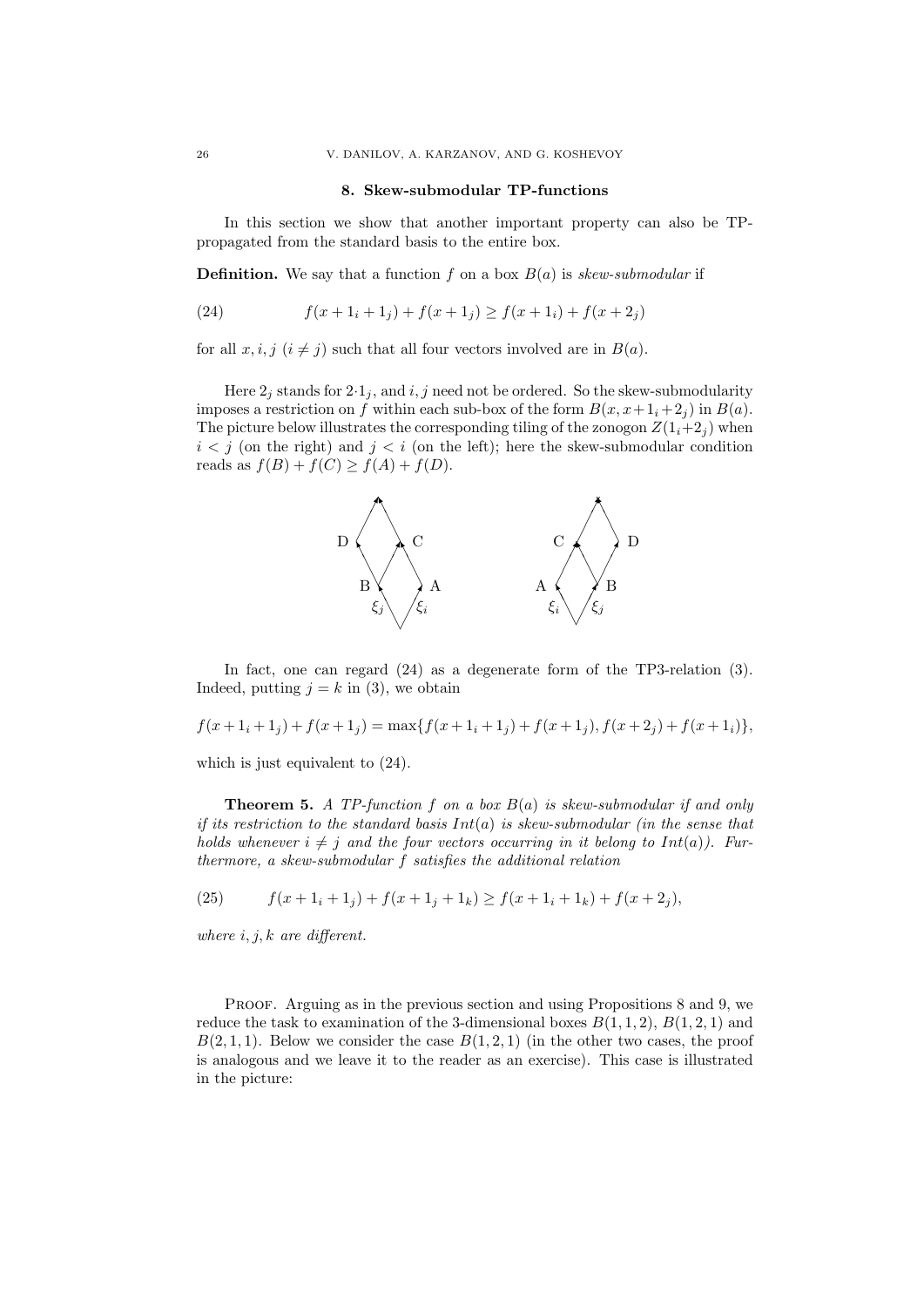

There are two TP3-relations in the box  $B(1, 2, 1)$ , namely:

(26) 
$$
f(A') + f(C) = \max(f(B) + f(D'), f(B') + f(D))
$$

and

(27) 
$$
f(A'') + f(C') = \max(f(B') + f(D''), f(B'') + f(D')).
$$

The face (parallelogram)  $AA''B''B$  gives the skew-submodular inequality in the standard basis:

(28) 
$$
f(A'') + f(B) \le f(A') + f(B').
$$

The face  $AA''D''D$  gives one more skew-submodular inequality

(29) 
$$
f(D) + f(A'') \le f(D') + f(A').
$$

First of all we prove inequality (25) (with  $(i, j, k) = (1, 2, 3)$ ); it is viewed as

(30) 
$$
f(B') + f(D') \ge f(A'') + f(C).
$$

Adding  $f(D')$  to (28) gives

$$
f(A'') + f(B) + f(D') \le f(A') + f(B') + f(D').
$$

Adding  $f(B')$  to (29) gives

$$
f(D) + f(A'') + f(B') \le f(A') + f(D') + f(B').
$$

These inequalities together with (26) result in

$$
f(A'') + f(A') + f(C) \le f(A') + f(B') + f(D').
$$

Now the desired inequality (30) is obtained by canceling  $f(A')$  in both sides.

Next we show validity of the other two skew-submodular inequalities in the box, namely, those concerning the faces  $BB''C''C$  and  $DD''C''C$ .

Adding (30) and the inequality  $f(B'') + f(D') \leq f(A'') + f(C')$  (which is a consequence of (27)), we obtain

$$
f(A'') + f(C) + f(B'') + f(D') \le f(B') + f(D') + f(A'') + f(C').
$$

Canceling  $f(A'') + f(D')$  in this inequality gives

$$
f(C) + f(B'') \le f(B') + f(C'),
$$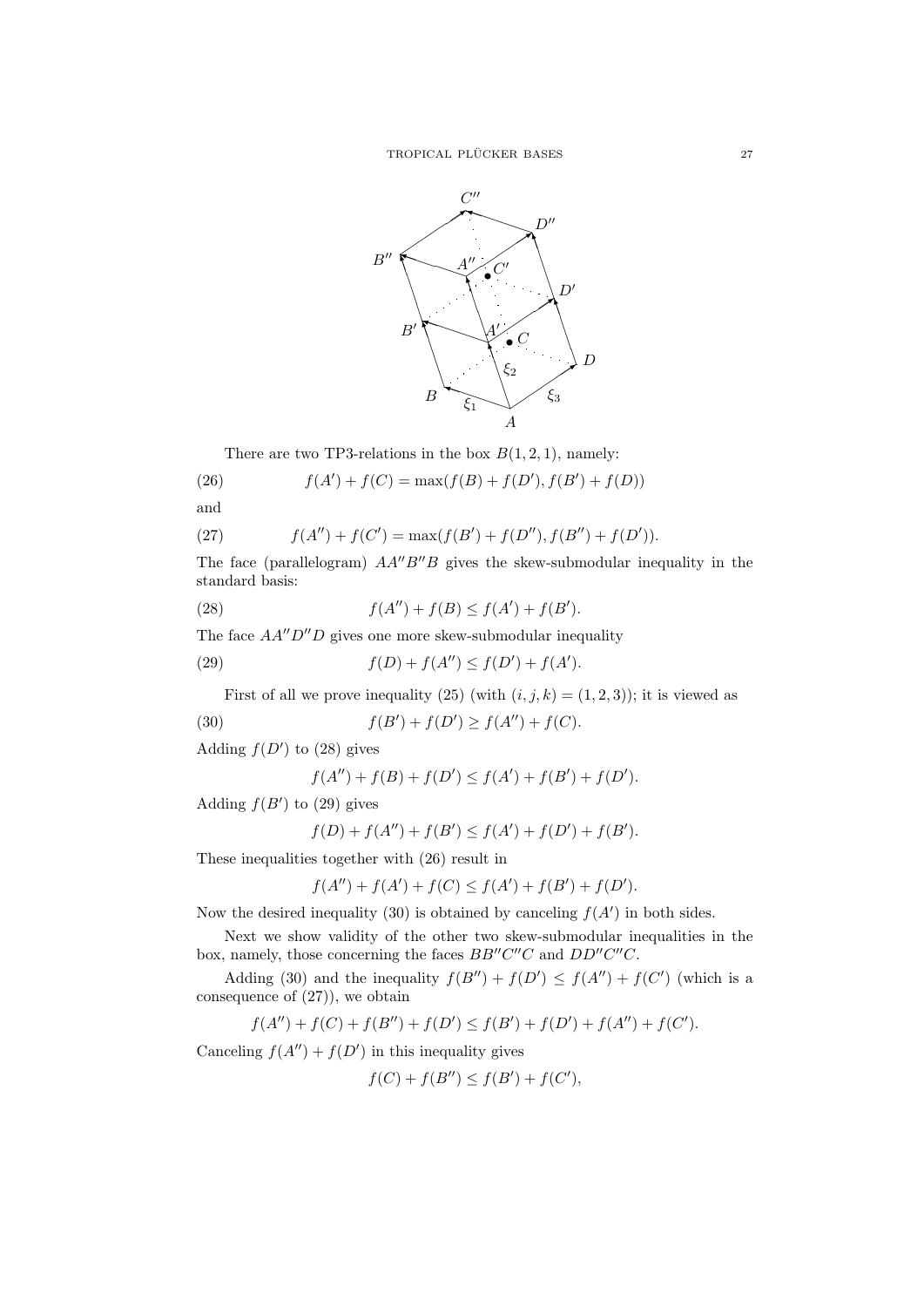which is just the skew-submodular inequality for the face  $BB''C''C$ . The skewsubmodular inequality  $f(C) + f(D'') \leq f(D') + f(C')$  for the face  $DD''C''C$  is obtained in a similar way.  $\Box$ 

## 9. Discrete concave TP-functions

In this section we combine the above submodular and skew-submodular conditions on TP-functions.

Let us say that a TP-function f on a box  $B(a)$  is a DCTP-function if

(31) 
$$
f(x+1_i+1_j) + f(x+1_j+1_k) \ge f(x+2_j) + f(x+1_i+1_k)
$$

holds for all  $x \in B(a)$  and  $i, j, k \in \{0\} \cup [n]$  such that the four vectors in this relation belong to  $B(a)$ . Here  $1_0$  means the zero vector. Note that  $i, j, k$  need not be ordered and some of them may coincide.

Remark 9. The meaning of the abbreviation 'DC' is that the TP-functions obeying (31) possess the property of discrete concavity. More precisely, one can check that such functions satisfy requirements in a discrete concavity theorem from [16, Ch. 6], and therefore, they form a subclass of polymatroidal concave functions, or  $M^{\#}$ -concave functions, in terminology of that book.

Observe that if  $j = 0 \neq i, k$  and  $i \neq k$ , then (31) turns into the submodular condition (cf. (19)). If  $k = 0 \neq i, j$  and  $i \neq j$ , then (31) turns into the skewsubmodular condition (24). And if  $i = k = 0$ , then (31) turns into the concavity inequality

$$
2f(x + 1j) \ge f(x) + f(x + 2j).
$$

One easily shows that this inequality follows from submodular and skew-submodular relations.

Now assume that none of  $i, j, k$  is 0. If all  $i, j, k$  are different, then (31) is a consequence of the skew-submodularity, due to Theorem 5. Finally, if  $i = k$ , then (31) turns into

$$
2f(x + 1i + 1j) \ge f(x + 2i) + f(x + 2j),
$$

which again is easily shown to follow from skew-submodular relations.

The above observations are summarized as follows.

Proposition 11. A TP-function on a box is a DCTP-function if and only if it is submodular and skew-submodular.

This proposition and Theorems 4 and 5 give the following

Corollary 3. A TP-function f on a box  $B(a)$  is a DCTP-function if and only if it is submodular and skew-submodular on the standard basis  $Int(a)$ .

One can visualize this corollary by considering the standard tiling of the zonogon  $Z(a)$ . It contains 'big' parallelograms  $P(i, j)$  for  $i < j$ , where  $P(i, j)$  is the sub-zonogon  $Z(a_{i+1}\xi_{i+1} + \ldots + a_{j-1}\xi_{j-1} ; a_i1_i + a_j1_j)$ . Subdivide each *ij*-rhombus  $[x, x + \xi_i, x + \xi_j, x + \xi_i + \xi_j]$  in  $P(i, j)$  into two triangles by drawing the diagonal  $[x + \xi_i, x + \xi_j]$ . This gives a triangulation of  $P(i, j)$ ; see the picture where  $a_i = 2$ and  $a_i = 3$ .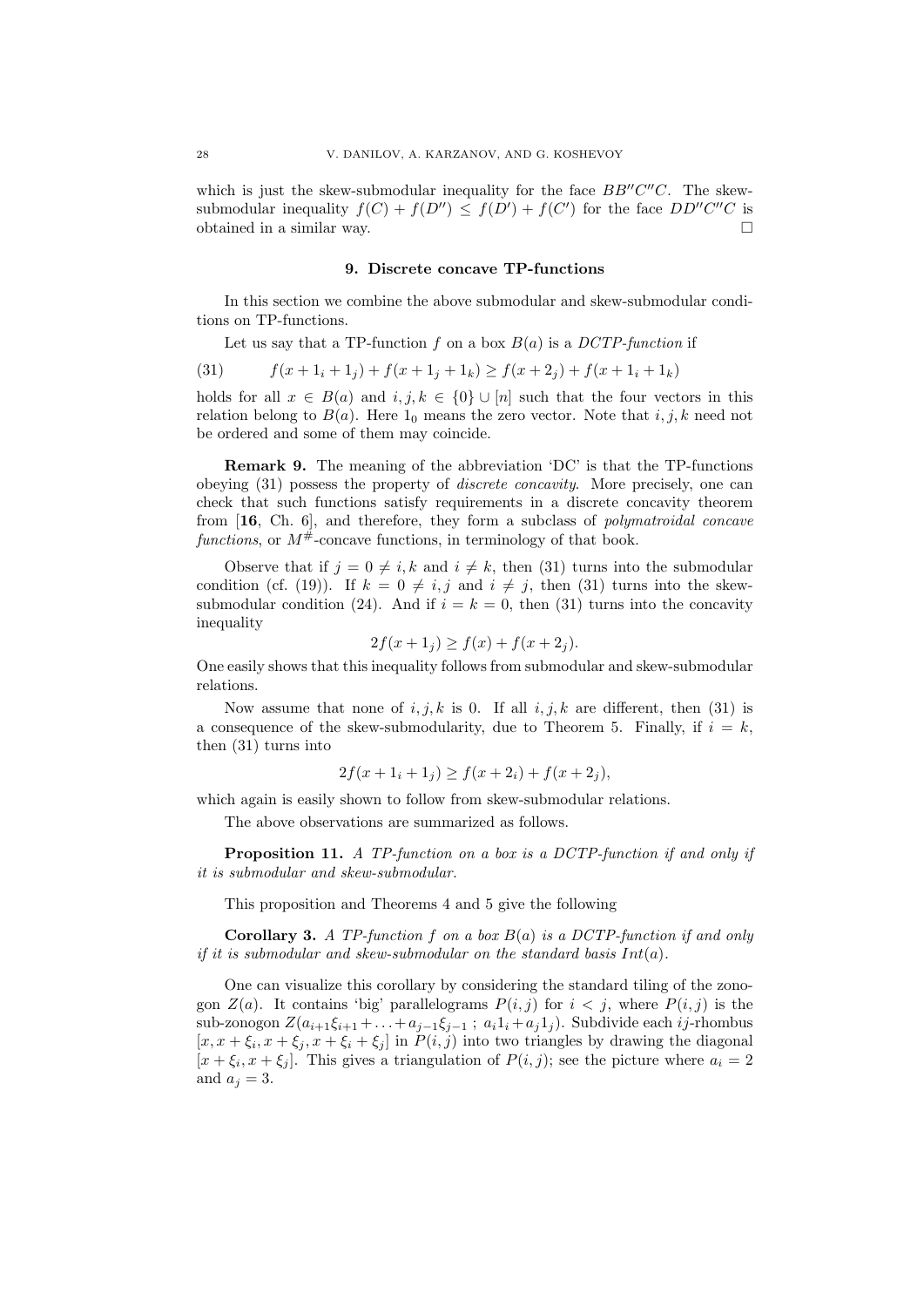

In terms of such triangulations, the submodular and skew-submodular conditions on  $f$  say that for any two adjacent triangles  $ABC$  and  $BCD$ , one holds  $f(B) + f(C) \ge f(A) + f(D)$ . In other words, the affine interpolation of f within each little triangle produces a globally concave function.

#### Appendix. Flow rearrangements

In this section we prove Proposition 4 from Section 4. Recall that we deal with the extended auxiliary digraph  $\tilde{\Gamma}_a$  with the sources  $s_1, \ldots, s_N$  of sources and the sinks  $t_1, \ldots, t_N$ . We are interested in (admissible) flows from left-squeezed subsets S of [N] (identifying S with the subset  $\{s_p : p \in S\}$  of sources). Let  $X, i, j, k$  be as in the hypotheses of Proposition 4. We start with the first part of this proposition.

**Proposition 4a.** Let  $\mathcal F$  be a flow from Xij, and  $\mathcal F'$  a flow from Xk. Then the union of these flows can be rearranged as the union of a flow  $\mathcal{F}_1$  from Xik and a flow  $\mathcal{F}_2$  from  $X_j$ . A similar property is true for flows from the sets  $X_j$ k and  $Xi$ .

PROOF. It essentially uses the facts that the graph  $\Gamma_a$  is planar and the flows in question are left-squeezed.

Under the visualization of the extended digraph  $\tilde{\Gamma}_a$  as in Section 4, a path F in  $\tilde{\Gamma}_a$  is represented as a (piecewise linear) curve in the plane; denote it by  $\zeta(P)$ . Also for each block  $L_i$ , let  $T_i$  denote the triangle in the plane with the vertices  $(\bar{a}_{i-1}+1,1), (\bar{a}_i,1)$  and  $(\bar{a}_i,a_i-1)$ .

We observe that for any flow  $\mathcal{F}''$  from a left-squeezed set S of sources, the curves  $\zeta(P)$ ,  $P \in \mathcal{F}''$ , are pairwise non-intersecting. Indeed, suppose there are  $P, P' \in \mathcal{F}''$  such that  $\zeta(P), \zeta(P')$  meet at a point x. Then x is the point  $(\bar{a}_i + r, q)$ for some i and  $1 \leq q < r \leq a_{i+1}$  (lying in the interior of  $T_{i+1}$ ). Therefore, one of P, P' contains the vertex  $v = (\bar{a}_i + q, q)$  of  $\Gamma_a$ . Since  $\mathcal{F}''$  is left-squeezed, the source  $s_{\bar{a}_i+q}$  is in S, and therefore, there is a path  $P'' \in \mathcal{F}''$  beginning at this source. But then  $P''$  passes the vertex v as well, which is impossible. See the picture.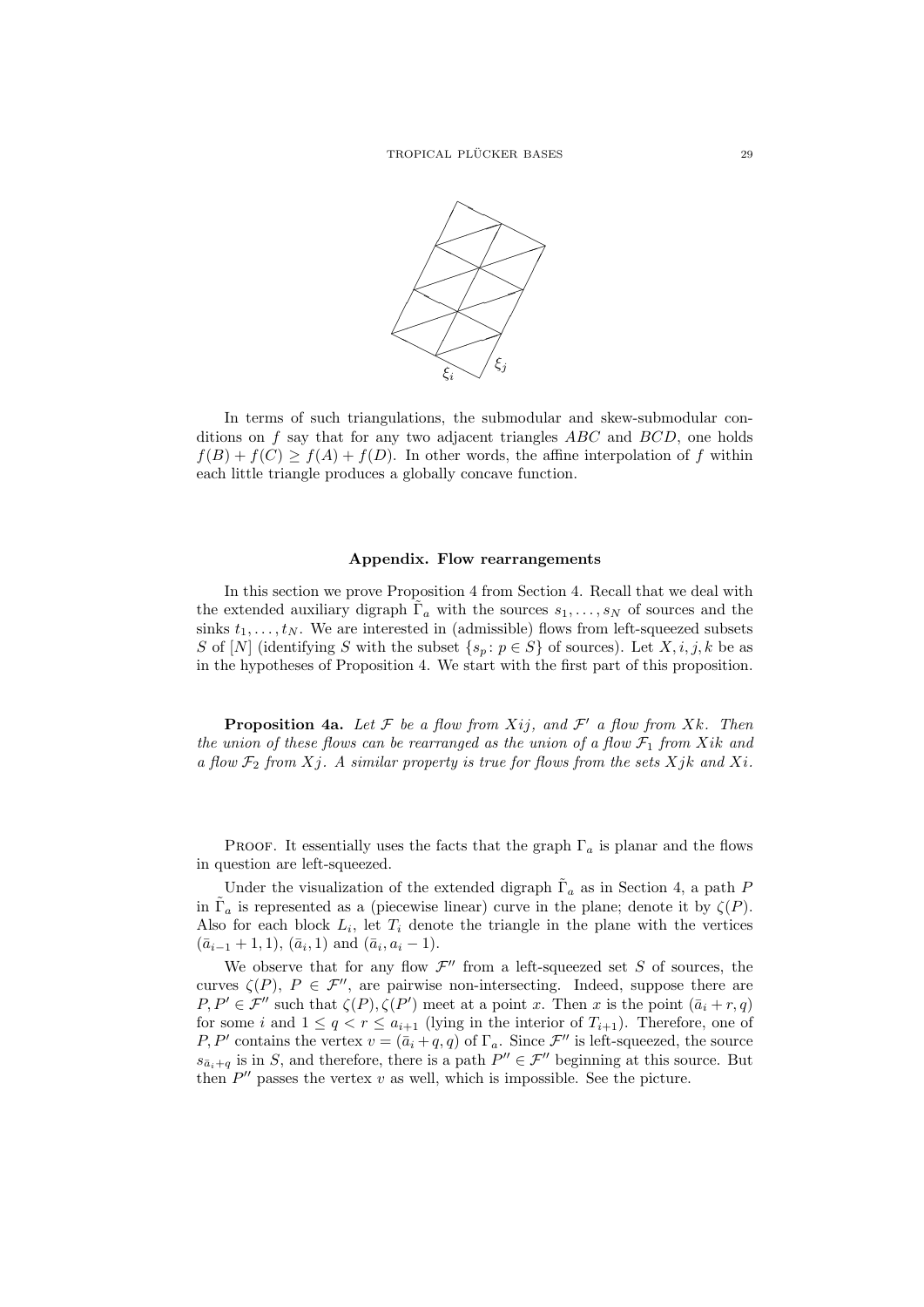

Next, we associate to a path P in  $\tilde{\Gamma}_a$  beginning at a source  $s = (p, 0)$  and ending at a sink  $t = (q, q)$  the closed south-west region in the plane bounded by  $\zeta(P)$ , the horizontal ray from t to  $(-\infty, q)$ , and the vertical ray from s to  $(p, -\infty)$ . We call it the lower region of P and denote by  $\mathcal{R}(P)$ . From the above observation it follows that if a flow from a left-squeezed set of sources consists of paths  $P_1, \ldots, P_r$ , where  $P_i$  ends at  $t_i$ , then  $\mathcal{R}(P_1) \subset \mathcal{R}(P_2) \subset \ldots \subset \mathcal{R}(P_r)$ .

Now consider  $X, i, j, k, \mathcal{F}, \mathcal{F}'$  as in the hypotheses of the proposition. Let  $r :=$  $|X|+2$ , and let  $\mathcal{F} = \{P_1, \ldots, P_r\}$  and  $\mathcal{F}' = \{P'_1, \ldots, P'_{r-1}\}$ . We combine the flows  $\mathcal{F}, \mathcal{F}'$  into one family  $\mathcal{P} = (P_1, \ldots, P_r, P'_1, \ldots, P'_{r-1})$  (possibly containing repeated paths). Observe that

(i) each vertex belongs to at most two paths in  $\mathcal{P}$ ;

(ii) for  $p \in [N]$ , the source  $s_p$  is the beginning of exactly one path in  $\mathcal P$  if  $p \in \{i, j, k\}$ , and the beginning of exactly two paths if  $p \in X$ ;

(iii) each of the sinks  $t_1, \ldots, t_{r-1}$  is the end of exactly two paths in P, and  $t_t$ is the end of exactly one path.

Also one can see that

(iv) for any two members P, P' of Q, the intersection of  $\zeta(P)$  and  $\zeta(P')$  is (the image of) a *subgraph* of  $\tilde{\Gamma}_a$  (i.e., these curves cannot cross in the interiors of  $T_1, \ldots, T_n$ ).

Using a standard planar flow decomposition technique and relying on (iv), one can rearrange paths in P so as to obtain a family  $\mathcal{Q} = \{Q_1, \ldots, Q_{2r-1}\}\$  of paths from sources to sinks in  $\tilde{\Gamma}_a$  having properties (ii), (iii) as above (with  $\mathcal Q$  in place of  $P$ ), and in addition:

(v) for each vertex v of  $\tilde{\Gamma}_a$ , the numbers of occurrences of v in paths of  $Q$  and in paths of  $P$  are equal;

(vi)  $\mathcal{R}(Q_1) \subseteq \mathcal{R}(Q_2) \subseteq \ldots \subseteq \mathcal{R}(Q_{2r-1}).$ 

(Such a  $Q$  is constructed uniquely.) Partition  $Q$  into two subfamilies:

 $\mathcal{F}_1 := \{Q_p : p \text{ is odd}\}\$ and  $\mathcal{F}_2 := \{Q_p : p \text{ is even}\}.$ 

We assert that each of these subfamilies consists of pairwise disjoint paths. Indeed, suppose this is not so. Then, in view of (vi), some subfamily contains 'consecutive' paths  $Q_p, Q_{p+2}$  that share a common vertex v. But now the inclusions  $\mathcal{R}(Q_p) \subseteq \mathcal{R}(Q_{p+1}) \subseteq \mathcal{R}(Q_{p+2})$  imply that v must belong to the third path  $Q_{p+1}$ as well, which is impossible by (i) and (v).

This assertion together with (ii),(iii),(v) easily implies that both  $\mathcal{F}_1, \mathcal{F}_2$  are admissible flows, that the set of the beginning vertices of paths in  $\mathcal{F}_1$  consists of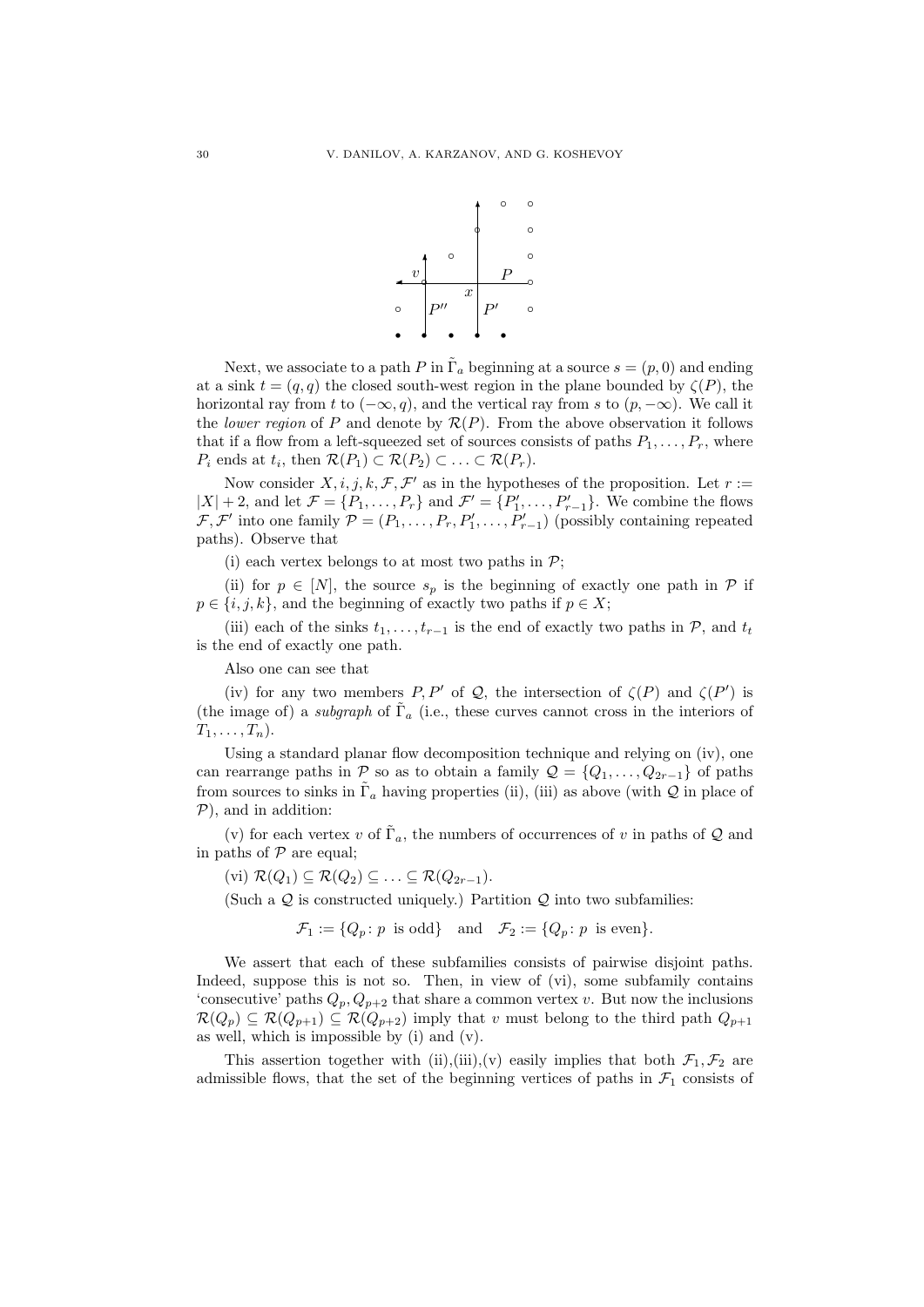the sources  $s_i, s_k$  and  $s_p$  for all  $p \in X$ , and that the set of the beginning vertices of paths in  $\mathcal{F}_2$  consists of the sources  $s_j$  and  $s_p$  for all  $p \in X$ . Here we use the fact that, due to  $i < j < k$ , the paths in Q beginning at  $s_i, s_j, s_k$  have odd, even and odd indices, respectively.

The proof for flows from  $Xjk$  and  $Xi$  is similar.

**Proposition 4b.** Let  $\mathcal F$  be a flow from Xik, and  $\mathcal F'$  a flow from Xj. Then the union of these flows can be rearranged as the union of flows  $\mathcal{F}_1$  and  $\mathcal{F}_2$  such that: either

- (1)  $\mathcal{F}_1$  goes from  $Xij$  and  $\mathcal{F}_2$  goes from  $Xk$ , or
- (2)  $\mathcal{F}_1$  goes from  $Xjk$  and  $\mathcal{F}_2$  goes from  $Xi$ .

PROOF. In fact, this assertion can be extracted from a result in [16, p. 60]. We give a direct proof by arguing in a similar spirit.

Regarding  $\mathcal F$  as a graph, we modify it as follows. Each vertex  $v$  of  $\mathcal F$  is replaced by edge  $e_v = (v', v'')$ ; each original edge  $(u, v)$  of  $\mathcal F$  is transformed into edge  $(u'', v')$ . The resulting graph, consisting of pairwise disjoint paths as before, is denoted by  $\gamma(F)$ . The graph F' is modified into  $\gamma(F')$  in a similar way. Corresponding edges of  $\gamma(\mathcal{F})$  and  $\gamma(\mathcal{F}')$  are identified.

Next we construct an auxiliary graph  $H$  by the following rule:

(a) if e is an edge in  $\gamma(\mathcal{F})$  but not in  $\gamma(\mathcal{F}')$ , then e is included in H;

(b) if  $e = (u, v)$  is an edge in  $\gamma(\mathcal{F}')$  but not in  $\gamma(\mathcal{F})$ , then the edge  $(v, u)$  reverse to  $e$  is included in  $H$ .

(Common edges of  $\gamma(\mathcal{F}), \gamma(\mathcal{F}')$  are not included in H.) One can see that H has the following properties: each vertex has at most one incoming edge and at most one outgoing edge; the vertices having one outgoing edge and no incoming edge are exactly  $s_i', s_k';$  the vertices having one incoming edge and no outgoing edge are exactly  $s'_{j}, t''_{r}$ , where  $r = |X| + 2$ . This implies that H is represented as the disjoint union of cycles, isolated vertices and two paths  $P, Q$ , where either  $P$  is a path from  $s'_{i}$  to  $s'_{j}$  and Q is a path from  $s'_{k}$  to  $t''_{r}$  (Case 1), or P is a path from  $s'_{k}$  to  $s'_{j}$  and  $Q$  is a path from  $s_i'$  to  $t_i''$  (Case 2).

We use the path P to rearrange the graphs  $\gamma(\mathcal{F})$  and  $\gamma(\mathcal{F}')$  as follows: for each edge  $e = (u, v)$  of P,

(c) if e is in  $\gamma(\mathcal{F})$ , then we delete e from  $\gamma(\mathcal{F})$  and add to  $\gamma(\mathcal{F}')$ ;

(d) if e is not in  $\gamma(\mathcal{F})$ , and therefore, the edge  $\bar{e} = (v, u)$  reverse to e is in  $\gamma(\mathcal{F}')$ , then we delete  $\bar{e}$  from  $\gamma(\mathcal{F}')$  and add to  $\gamma(\mathcal{F})$ .

Let G and G' be the graphs obtained in this way from  $\gamma(\mathcal{F})$  and  $\gamma(\mathcal{F}')$ , respectively (if there appear isolated vertices, we ignore them). In these graphs we shrink each edge of the form  $e_v = (v', v'')$  into one vertex v. This produces subgraphs  $\mathcal{F}_1$ and  $\mathcal{F}_2$  of  $\Gamma$ , where the former corresponds to  $\mathcal{G}$ , and the latter to  $\mathcal{G}'$ .

It is not difficult to deduce from (a)–(d) that each of  $\mathcal{F}_1, \mathcal{F}_2$  consists of pairwise disjoint paths, and moreover: in Case 1,  $\mathcal{F}_1$  is a flow from  $Xjk$  and  $\mathcal{F}_2$  is a flow from Xi, while in Case 2,  $\mathcal{F}_1$  is a flow from Xij and  $\mathcal{F}_2$  is a flow from Xk. Also one can see that for each vertex v of Γ, the numbers of occurrences of v in paths of  $\{\mathcal{F}_1, \mathcal{F}_2\}$  and in paths of  $\{\mathcal{F}, \mathcal{F}'\}$  are the same.